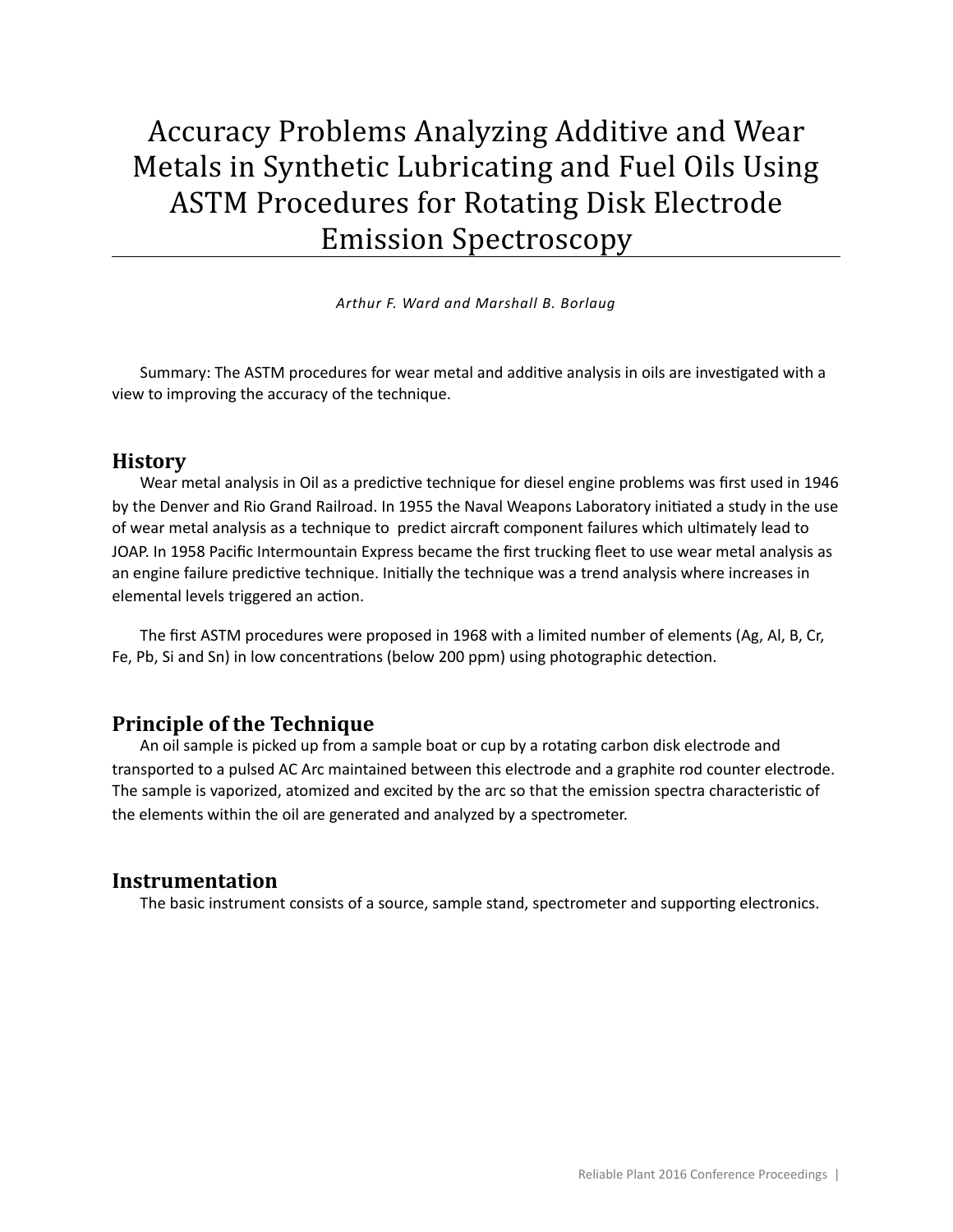

**Source & Operation**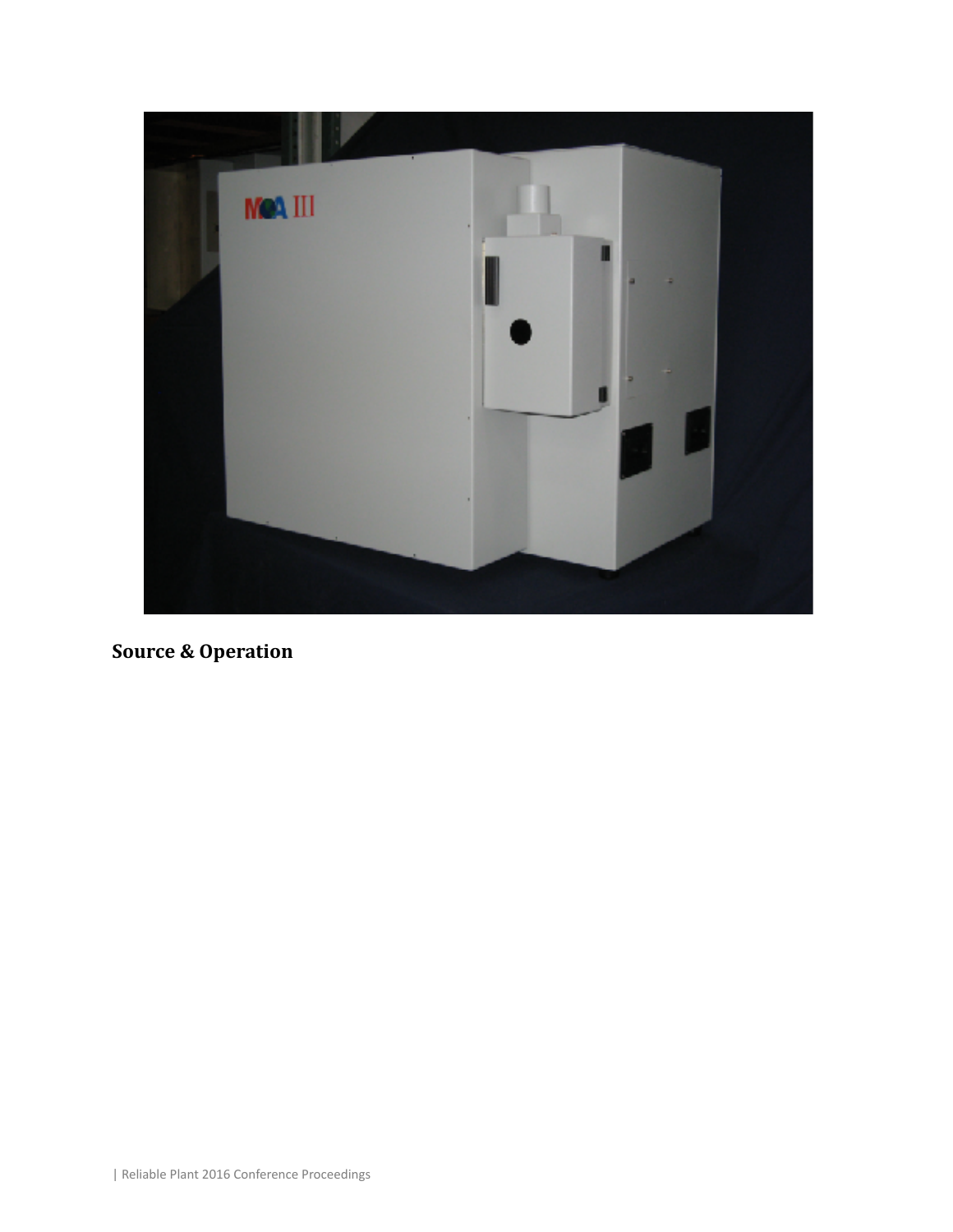

The pulsed AC arc operates at a frequency of 60 ± 0.1 hertz with a maximum peak voltage of 175 V. The frequency is generated from a pure sine wave generator and is independent of the actual line frequency in the facility. An ignition transformer charges a capacitor such that 5-6 pulses are generated per half cycle. In this study, the samples were contained inside aluminum boats fitted with a cover. The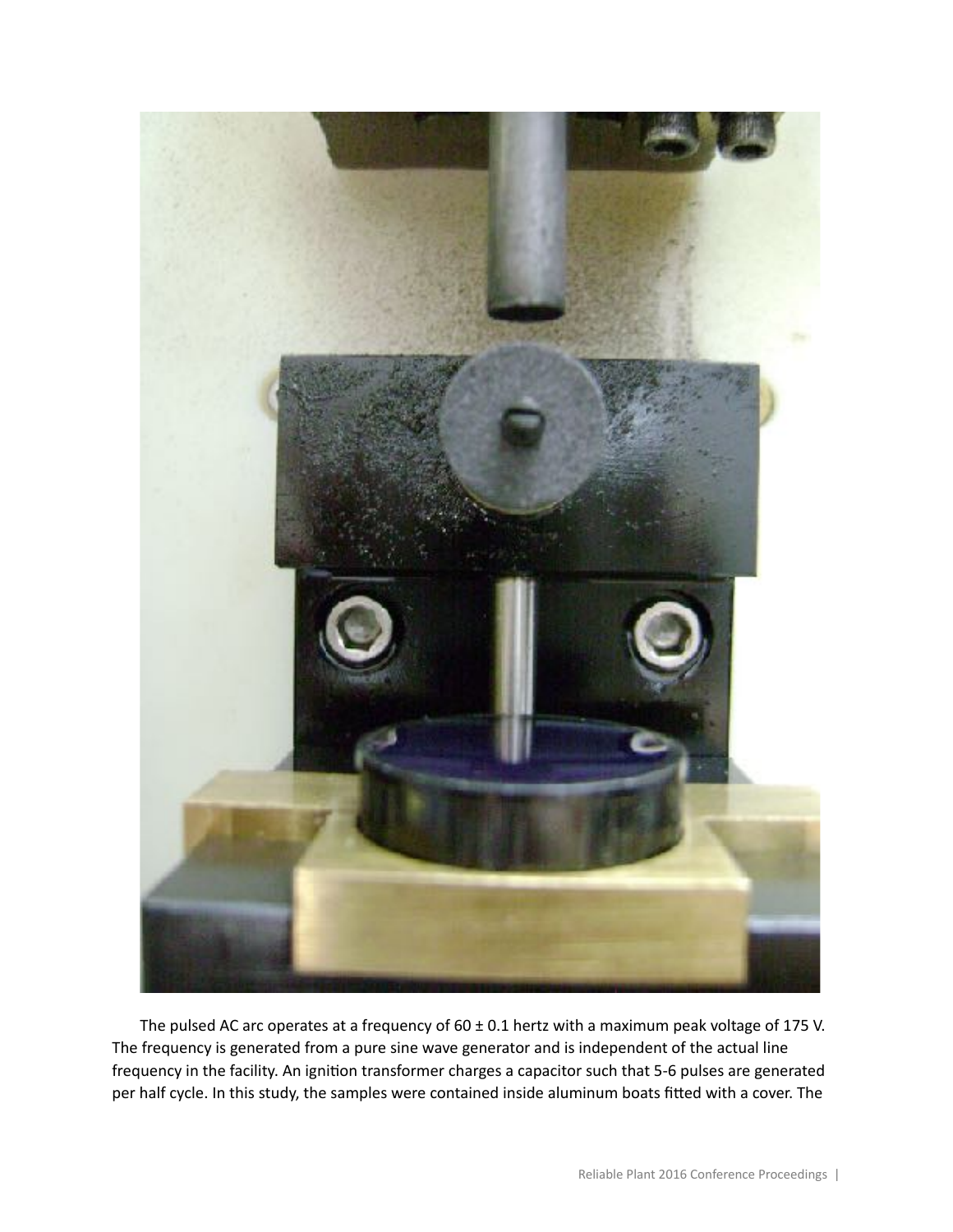cover is only required for fuel oil analysis but it was used in this study to ensure identical parameters. The analytical sequence was determined using a time distillation study on the most viscous oil, D19.



A typical time distillation is shown above and indicates that a pre-exposure of 20 seconds is more than sufficient for the element signals to stabilize. A 20 second exposure time was used for all samples.

#### **Spectrometer**

The basic components of a spectrometer are transfer optics to collect light from the source and focus it on the entrance slit of the spectrometer and a diffraction grating which splits the white light into its component wavelengths which impinge on the surface of a CCD detector where the light is transformed to a digital signal which is processed by a computer into concentrations.

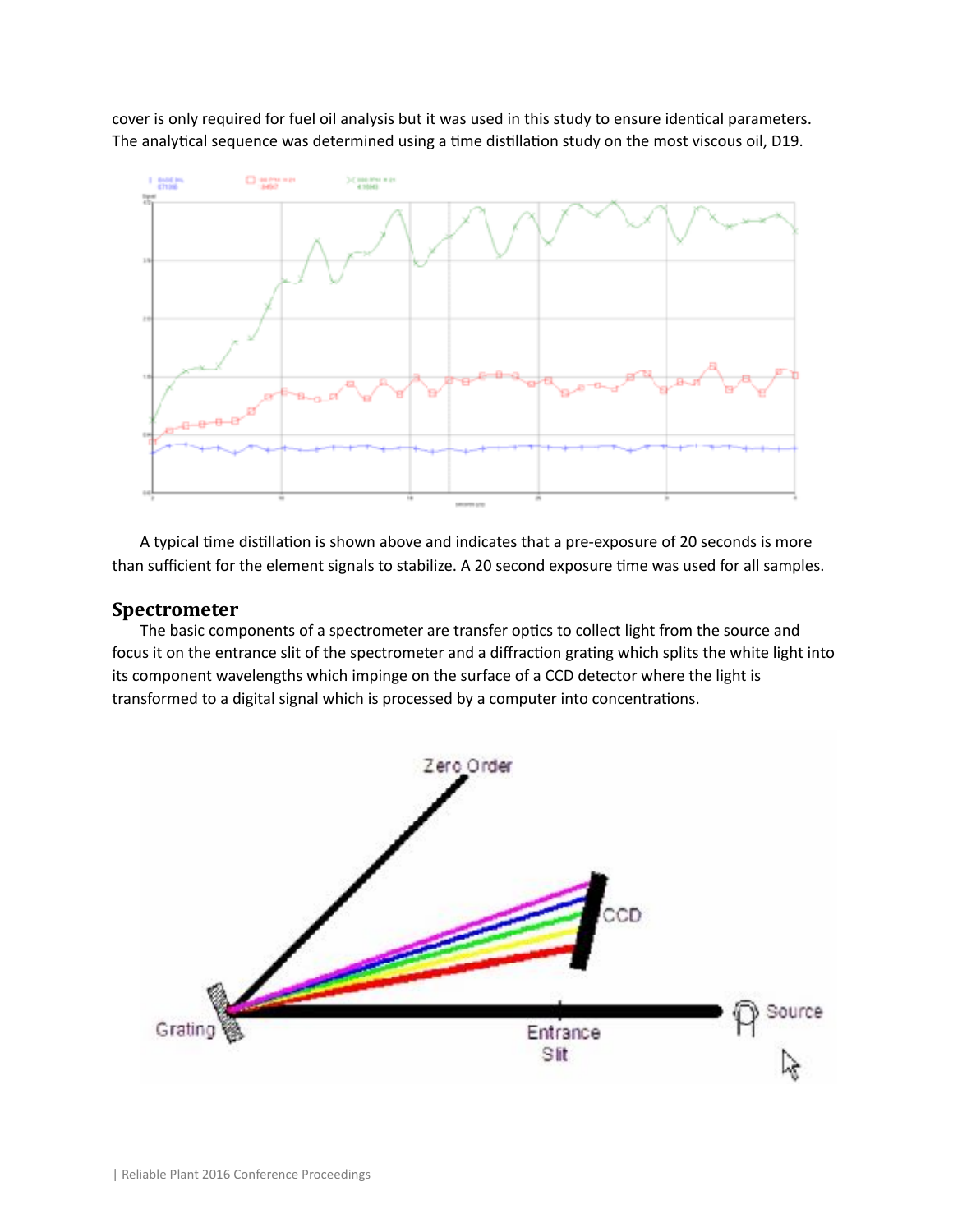In the instrument used for this study, dual holographic gratings on a quartz substrate are used to diffract the light. The gratings were custom designed to produce multiple flat fields of the same approximate length as the active area of the CCD in a modified Littrow mount. The low wavelength spectrometer covers the wavelength range from 170 nm to 439 nm on four flat fields and the high wavelength spectrometer covers the range 430 to 790 nm also on four flat fields. The typical resolution of the spectrometer is 16 pm per pixel.

The spectrometers are maintained at a temperature of 20.0 ± 0.1 C using a thermoelectric chiller. As the temperature of a CCD increases, so does the dark current with a resulting loss in dynamic range. If the CCD surface is below the dew point, any moisture in the spectrometer can condense on the surface and reduce the light impinging on the CCD. The basic spectrometer which has a lower wavelength limit of 190 nm is filled with air which is circulated through a desiccant. For the extended wavelength spectrometer, nitrogen is used as the fill gas and an optional oxygen scrubber may be added to the recirculation system.

# **Why did we initiate this study?**

Several years ago when participating in the JOAP correlation program we questioned why the D19 samples obviously contained less than four spiking levels, yet the synthetic oil samples had multiple spike levels. A typical result from one correlation test is shown below:

| Element                                                                                                                                                                                                                                                                                                                                                                                                                                                                                    | Target           | D19     | Turbo    |
|--------------------------------------------------------------------------------------------------------------------------------------------------------------------------------------------------------------------------------------------------------------------------------------------------------------------------------------------------------------------------------------------------------------------------------------------------------------------------------------------|------------------|---------|----------|
| Ag                                                                                                                                                                                                                                                                                                                                                                                                                                                                                         | $\boldsymbol{9}$ | 8.4     | 10.3     |
| Al                                                                                                                                                                                                                                                                                                                                                                                                                                                                                         | $\boldsymbol{9}$ | 8.1     | 9.1      |
| B                                                                                                                                                                                                                                                                                                                                                                                                                                                                                          | $\boldsymbol{9}$ | $8.0\,$ | $10.0\,$ |
| Cr                                                                                                                                                                                                                                                                                                                                                                                                                                                                                         | $\boldsymbol{9}$ | 9.5     | $8.6\,$  |
| Cu                                                                                                                                                                                                                                                                                                                                                                                                                                                                                         | $\boldsymbol{9}$ | 8.5     | 9.6      |
| Fe                                                                                                                                                                                                                                                                                                                                                                                                                                                                                         | $\boldsymbol{9}$ | 9.7     | 12.7     |
| Mg                                                                                                                                                                                                                                                                                                                                                                                                                                                                                         | $\boldsymbol{9}$ | 10.4    | 12.0     |
| $\mathsf{Mo}% _{\mathsf{M}}(\theta)=\left( \mathsf{Mod}_{\mathsf{M}}\left( \mathsf{Mod}_{\mathsf{M}}\left( \mathsf{Mod}_{\mathsf{M}}\left( \mathsf{Mod}_{\mathsf{M}}\left( \mathsf{Mod}_{\mathsf{M}}\left( \mathsf{Mod}_{\mathsf{M}}\left( \mathsf{Mod}_{\mathsf{M}}\left( \mathsf{Mod}_{\mathsf{M}}\left( \mathsf{Mod}_{\mathsf{M}}\left( \mathsf{Mod}_{\mathsf{M}}\left( \mathsf{Mod}_{\mathsf{M}}\left( \mathsf{Mod}_{\mathsf{M}}\left( \mathsf{Mod}_{\mathsf{M}}\left( \mathsf{Mod}_{$ | $\boldsymbol{9}$ | 8.7     | 11.5     |
| Na                                                                                                                                                                                                                                                                                                                                                                                                                                                                                         | 27               | 26.0    | 40.7     |
| Ni                                                                                                                                                                                                                                                                                                                                                                                                                                                                                         | $\boldsymbol{9}$ | 8.1     | 9.2      |
| Pb                                                                                                                                                                                                                                                                                                                                                                                                                                                                                         | $\boldsymbol{9}$ | 8.5     | 9.6      |
| Si                                                                                                                                                                                                                                                                                                                                                                                                                                                                                         | $\boldsymbol{9}$ | 8.7     | 9.4      |
| Sn                                                                                                                                                                                                                                                                                                                                                                                                                                                                                         | $\boldsymbol{9}$ | 8.5     | $11.0\,$ |
| Ti                                                                                                                                                                                                                                                                                                                                                                                                                                                                                         | $\boldsymbol{9}$ | 9.0     | 11.2     |
| V                                                                                                                                                                                                                                                                                                                                                                                                                                                                                          | $\boldsymbol{9}$ | 8.2     | 12.1     |
| Zn                                                                                                                                                                                                                                                                                                                                                                                                                                                                                         | $\boldsymbol{9}$ | 8.7     | 12.4     |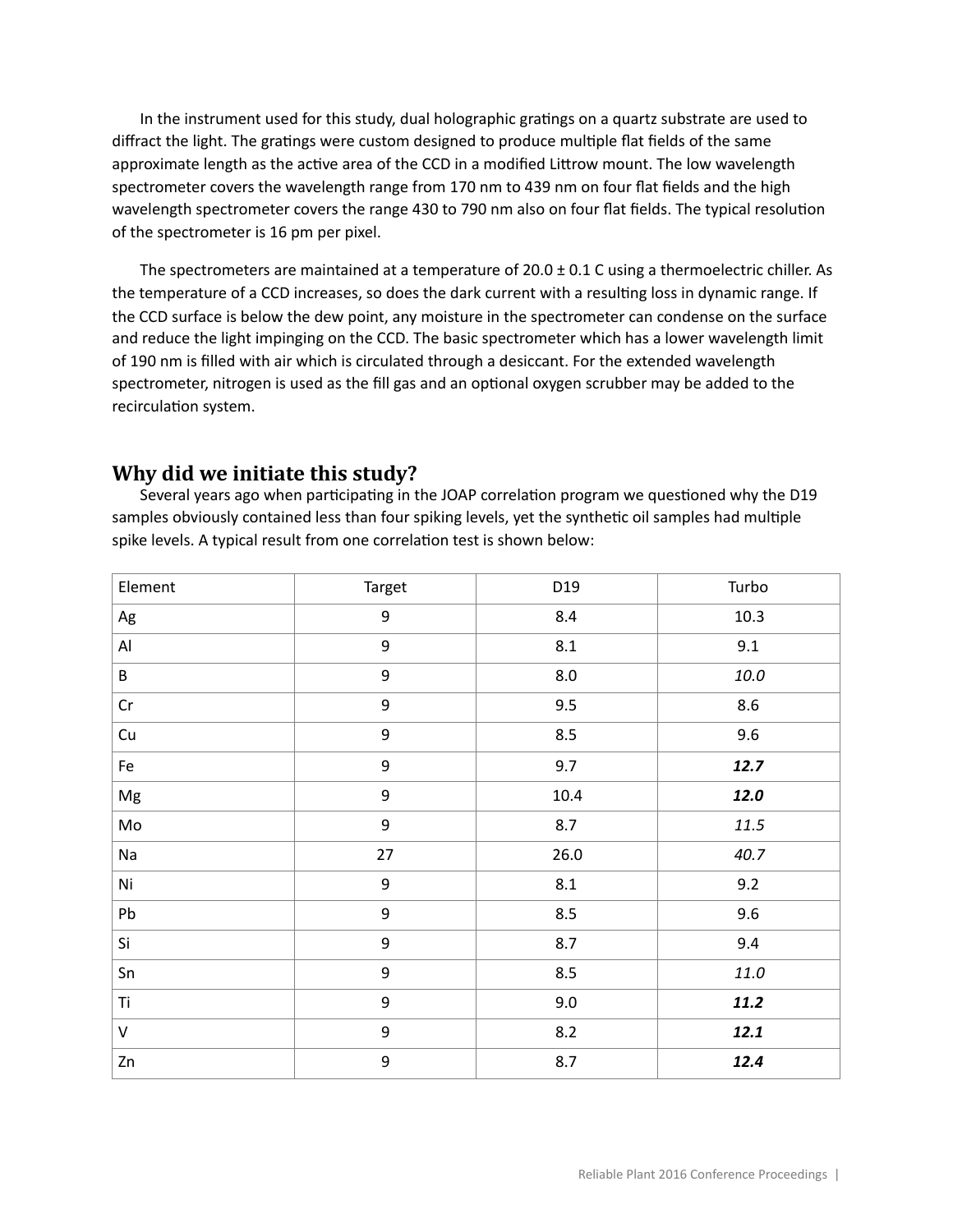When we simulated this sample, we obtained similar results, except for Na in Turbo where we read 35.7 ppm. Presumably the difference is due to a slight contamination in the Turbo oil used in the study. In the table, values in *italics* or *bold italics* indicate that the accuracy of the Turbo result is outside the acceptable range from the D19 or target values respectively.

Clearly all elements read higher in the Turbo Oil compared to the D19 and ionic lines generally read higher than atomic lines. At the higher concentration, Na is clearly inaccurate.

#### **Evolution of ASTM Procedures**

In 1968, ASTM proposed three methods (D2) for oil analysis using rotating disk electrode spectroscopy for a limited number of elements at low concentrations. D2-P1 used a simple dilution of four parts of sample to one of a cobalt internal standard. The technique used a high voltage spark with detection performed using a photographic spectrometer. The procedure recommend making calibration standards using the same oil brand as the samples or a non additive oil of the same viscosity and that these oils be free of the elements to be analyzed. D2-P2 used an ashing technique to destroy the oil matrix, D2-P3 addressed fuel oils and gave a suggested method of making calibration standards.

| Element             | #1     | #2    | #3               | #\$    | #5    |
|---------------------|--------|-------|------------------|--------|-------|
| Cu                  | 178    | 27    | 9                | 2.3    | 90    |
| Fe                  | 178    | 27    | $\boldsymbol{9}$ | 2.3    | 90    |
| Pb                  | 178    | 27    | $\boldsymbol{9}$ | 2.3    | 90    |
| Sn                  | 2.3    | 27    | 9                | 2.3    | 90    |
| AI                  | 2.3    | 9     | 27               | 178    | 90    |
| B                   | 2.3    | 9     | 27               | 178    | 90    |
| Cr                  | 2.3    | 9     | 27               | 178    | 90    |
| Ag                  | 0.34   | 1.35  | 4.05             | 26.7   | 12.5  |
| Si                  | 44     | 6.75  | 2.25             | 0.56   | 22.5  |
| <b>Total Metals</b> | 587.54 | 143.1 | 123.3            | 570.40 | 665.0 |

While the concentrations of some elements are the same in all standards, it is generally possible in most cases to calculate interference corrections as part of the calibration process. Additionally the total metal content is kept reasonably constant especially for the higher concentrations. A distinct disadvantage is that the calibration standards were required to be prepared on site. In 1977 this procedure was deemed no longer valid.

The current ASTM procedure for lubricating oils by rotating disk electrode spectroscopy is D6595 which has now expanded to 23 elements (Ag, Al, B, Ba, Ca, Cr, Cu, Fe, K, Li, Mg, Mn, Mo, Na, Ni, P, Pb, Si, Sn, Ti, V, W and Zn) with a concentration range of 0-100 ppm for wear metals and 0-900 ppm for additives. Hydrogen at 486.13 nm has replaced cobalt as an internal standard presumably as it is present in oil and thus requires no sample preparation; the actual wavelength is incorrectly stated at 486.10 nm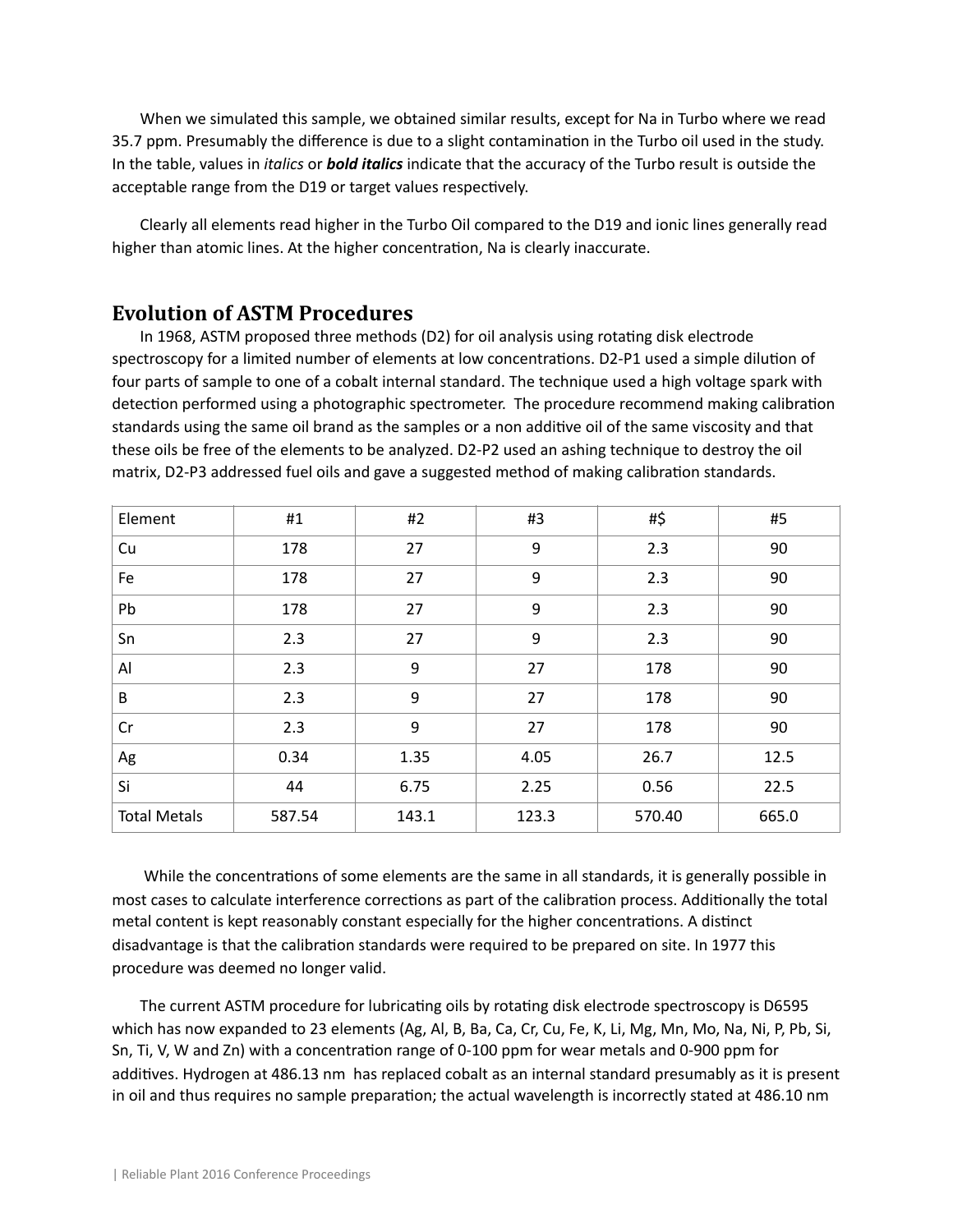in the document . Photomultiplier based spectrometers were used for this method when adopted, as evidenced by the fact that recommended wavelengths are not always the optimal lines for the analysis but rather those than can be accommodated in a spectrometer because of the problem of packing large photomultipliers into a small area. With the use of the CCD in contemporary spectrometers, there should no longer be a conflict problem in selecting the optimal wavelength.

The selection of elements is also an interesting one based upon the commercially available standards. The commercially available D19 standard contains Ag, Al, B, Ba, Cd, Cr, Cu, Fe, Mg, Mn, Mo, Na, Ni, Pb, Si, Sn, Ti, V, W and Zn. S21 adds Ca and P to the D19 standard. S21+K+Li (aka S23) adds K and Li to S21. Cd is the standard but apparently not required while W is required but not in the commercially available mixed standards. This omission is understandable as tungsten compounds are inherently not stable and fall out of solution and in a mixed standard will drag other elements out of the standard as well.

As virtually all laboratories use these commercially available standards there is a major change in viscosity of the different standards used for calibration. The following table shows the total metal content of the calibration standards.

| Concentration | D19         | S21         | S21+K+Li    |
|---------------|-------------|-------------|-------------|
| $\mathbf 0$   | $\mathbf 0$ | $\mathbf 0$ | $\mathbf 0$ |
| 5             | 85          | 95          | 105         |
| 10            | 190         | 210         | 230         |
| 30            | 570         | 630         | 690         |
| 50            | 950         | 1050        | 1150        |
| 100           | 1900        | 2100        | 2300        |
| 300           | 5700        | 6300        | 6900        |
| 500           | 9500        | 10500       | 11500       |
| 700           | 13300       | 14700       | 16100       |
| 900           | 17100       | 18900       | 18745       |

As all elements are present at the same concentration, it is impossible to calculate interference correction factors as part of the regression analysis used to generate calibration curves.

The current ASTM procedure for fuel oils by rotating disk electrode spectroscopy is D6728 which has been expanded to 15 elements (Al, Ca, Cr, Cu, Fe, K, Li, Mg, Mn, Na, Ni, Pb, Si, V and Zn) with a concentration range of 0-10 ppm for light oils and 0-100 ppm for heavy oils with Mg at three times these levels. As with D6595, photomultiplier based spectrometers were used when this method was first adopted. Hydrogen 486.13 is recommended as the internal standard for light oils and the cyanogen band head at 387.14 nm for heavy oils. Originally this band was identified as a carbon line which, if true, would have been remarkable as it is a line of the doubly ionized carbon atom which is not found in the source. After we informed ASTM of this error, the cyanogen band head is now stated but as with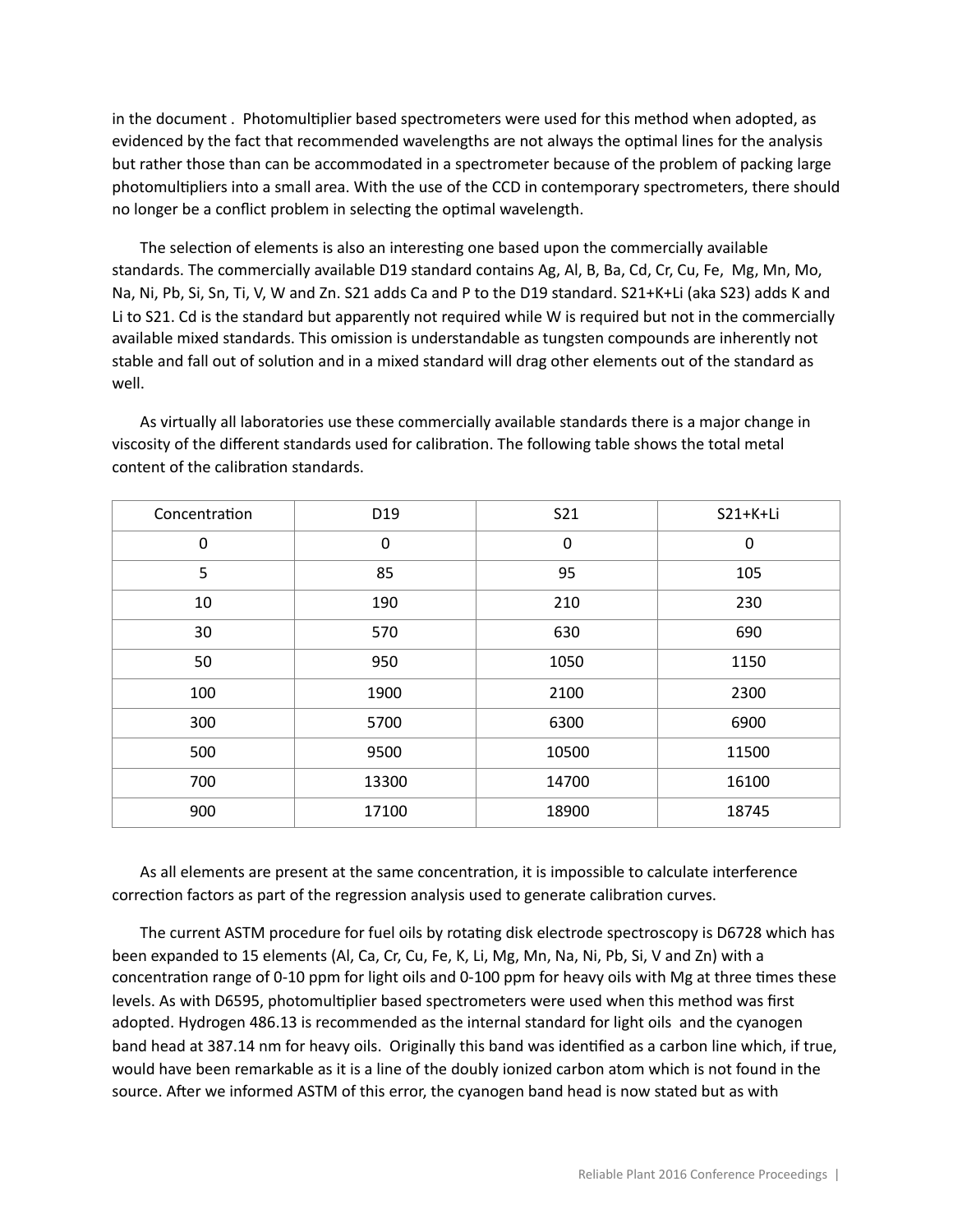hydrogen, the wavelength is incorrectly stated as 378.10 nm. Aside from the fact that nitrogen is not part of the sample and can only come from the air within the discharge, a second problem is that this wavelength is also the 1,1 band head of the R branch of one of the CH band systems.

The current ASTM procedures for lubricating and fuel oil analysis by ICP (D5185 and D7151) cover the same concentration ranges and suggest a dilution and use of Y as an internal standard. The use of an internal standard is somewhat surprising as internal standards are rarely used in ICP analysis. As late as 1981, xylene was recommended as the solvent even though it had been previously classified as a carcinogen and we had stopped using it in 1978 after switching from MIBK which was classified in 1976. The latest version recommends kerosene and leaves the dilution up to the user. Initially the principle ICP sample introduction used a pneumatic nebulizer to aspirate the oil sample but by 1981 all ICP manufacturers offered a high solids nebulizer where the sample is pumped at a fixed rate into the system to obviate the effects of viscosity and lower sample dilutions could be successfully used.

## **Why use an internal standard?**

 An internal standard is supposed to behave lust like the analyte. And yet the measurement technique can distinguish between the two. Ideally, any of the sources of error will affect **both** the internal standard and analyte signals and presumably any change in analytical signal would be reflected in a similar change in the internal standard signal.

Using rotating disk emission spectroscopy for oil analysis, the most common of these errors are fluctuations in the sample uptake caused by different viscosities and a change in temperature of both the samples and discharge.

The correlation between the signals of the internal standard and analyte are the key to this method. If there is no correlation, then the internal standard does nothing and can, in fact, adversely affect the analytical technique.

# **What are the requirements for an internal standard**

- 1. The signal is generated ONLY from the sample and standards.
- 2. The internal standard should be the same concentration in all samples and standards.
- 3. The internal standard line should have similar properties to the analytical line.
- 4. The internal standard line should be free of spectral and physical interferences.
- 5. The internal standard analytical line should have a linear response over the range found in samples and standards

Gerlach and Scweitzer first used the internal standard principle in 1926 using the concept of homologous pairs where each analytical line was ratioed to an internal standard line with similar spectroscopic properties. Their work was first published in German but an English translation was published by Hilger in London and titled *Foundations and Methods of Chemical Analysis by the Emission Spectrum* in 1929. With the photographic detection available at the time, it became common practice to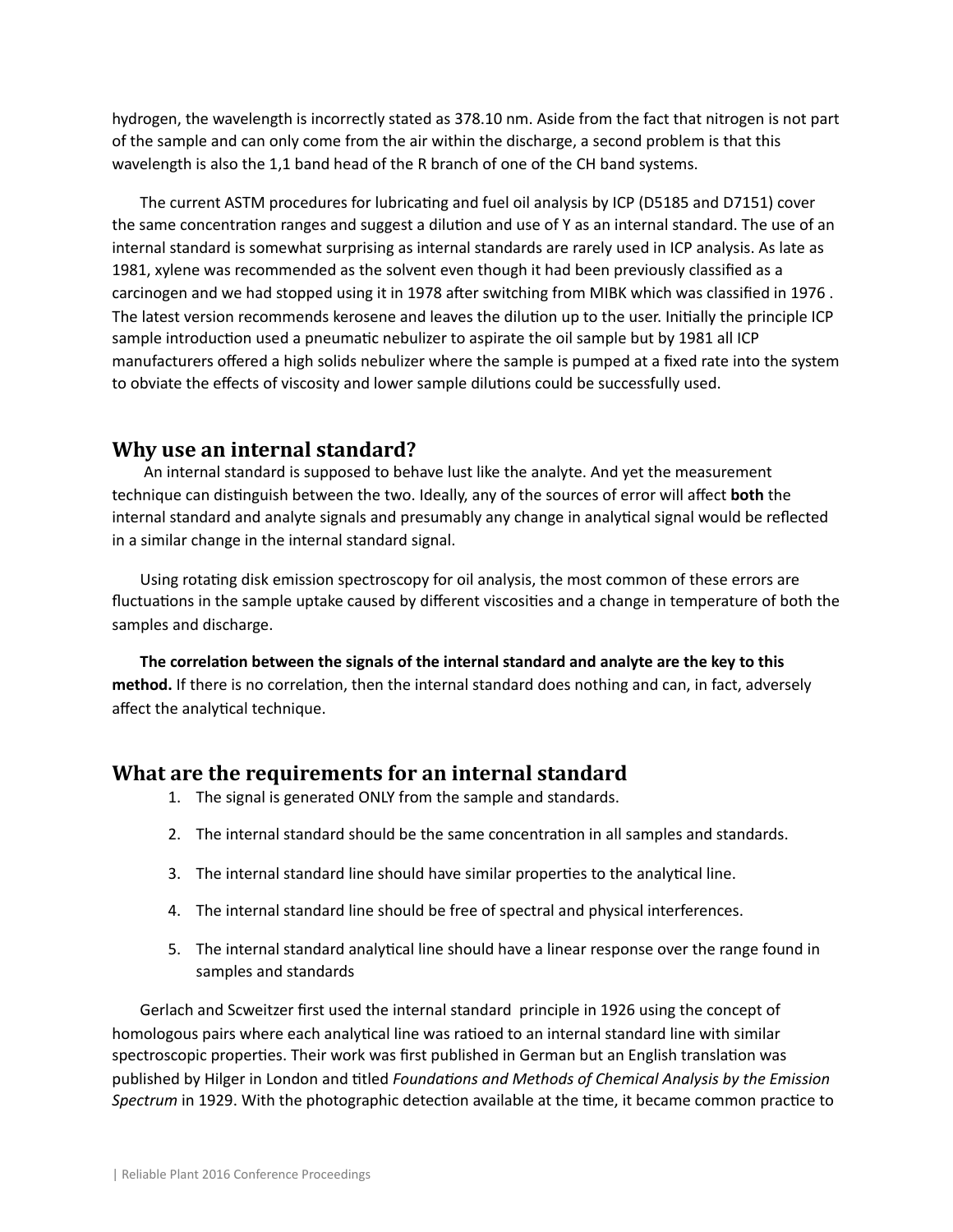use multiple internal standard lines for analysis. By the early 1970's, direct reading photomultiplier based spectrometers became the norm. As photoelectric detection provided a significant decrease in the analysis time and improvement in precision of the measurements compared to photographic detection. It became common practice to drop back to a single internal standard line for each different matrix. The rational being that the added cost of additional detectors plus the problem of physically building an instrument with extra hardware offered no significant improvement in accuracy. Today with CCD detection most of the spectrum is captured, as it was with photographic detection, it makes sense to return to the use of homologous pairs where appropriate. Indeed today some metal scrap sorters using CCDs utilize this procedure.

# **Chemical Analysis of Different Oils**

As a first step in investigating the use of hydrogen, we had the most common types of oil analyzed and the results are summarized below:

| Oil Type          | % C  | % H  |
|-------------------|------|------|
| Aviation (D19)    | 86.5 | 13.5 |
| Synthetic (Turbo) | 68.0 | 10.0 |
| Fuel (Kerosene)   | 85.0 | 15.0 |

Clearly, the hydrogen concentration is vastly different in the aviation and synthetic oils and the second rule of an internal standard is violated. The following shows wavelength scans for different oils around the H 4861 nm line.

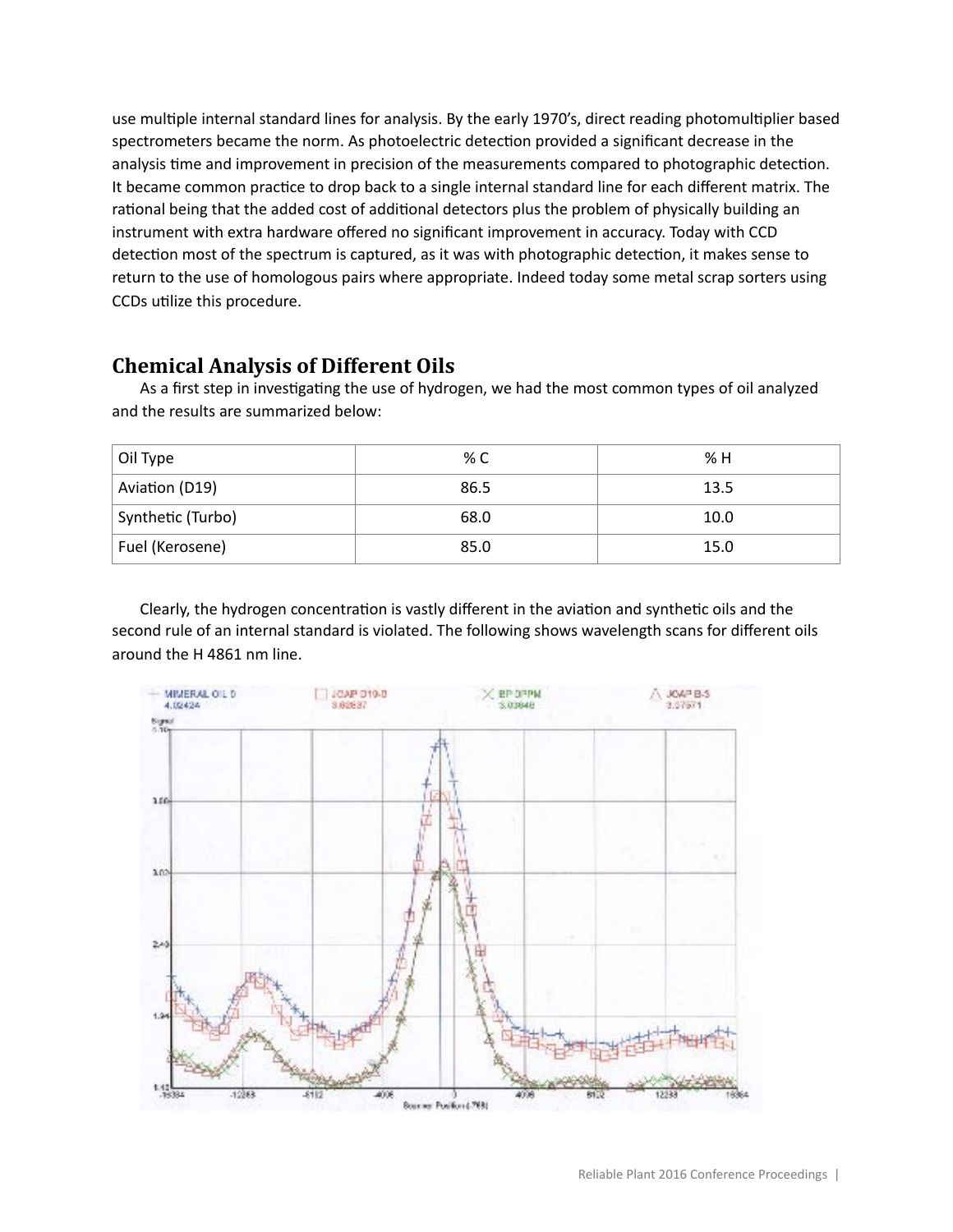From the above scan it is apparent that the synthetic oil (BP and JOAP) have a lower background and, even after correction for the shift in background, a lower signal than either the JOAP D19 or MINERAL OIL. The mineral oil has a much bigger signal than the D19 even though they are both are reported as 75 cSt oils and have a similar chemical composition, both being primarily aliphatic hydrocarbons but it is obvious when pouring these two oils that mineral oil has a much lower viscosity than D19. Although both oils are stated to have the same viscosity, the temperatures at which these viscosities are measured is different.

Synthetic oil is a mixture of aliphatic hydrocarbons and olefins and has also a lower viscosity than D19.

The following shows a wavelength scan in the region 170-190 nm for sulfur free base oil and a profile solution which is essentially a 200 ppm solution of S23.



The presence of the sulfur triplet centered on 182 nm indicates that the calibration standards contain the various elements as sulfonates which further increase the non-oil content of these series of standards by about 150-200%. Most commercial automotive oils also contain high concentrations of sulfur as shown below.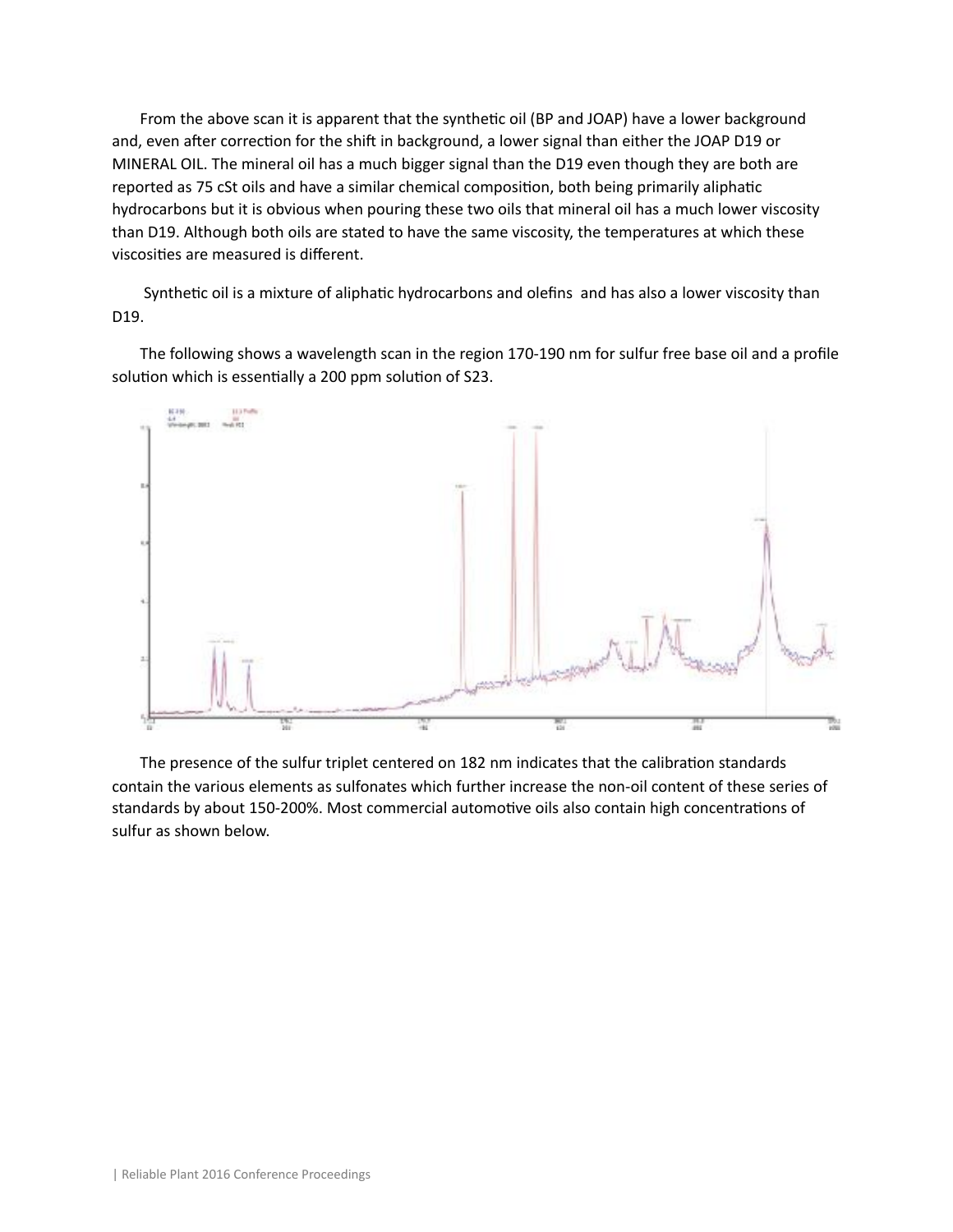

The nitrogen lines around 174 nm and the carbon 175 nm line have similar signals in most commercial automotive oils as shown below.



As these three lines are ground state lines of these elements used in normal spark emission for low level analysis in steel samples, these lines are obviously non linear as are the normal carbon lines at 193.0 nm and 247.8 nm. The much weaker carbon line at 199.33 nm should be linear over the carbon concentrations in oil. The following shows a wavelength scan of different oils around this wavelength.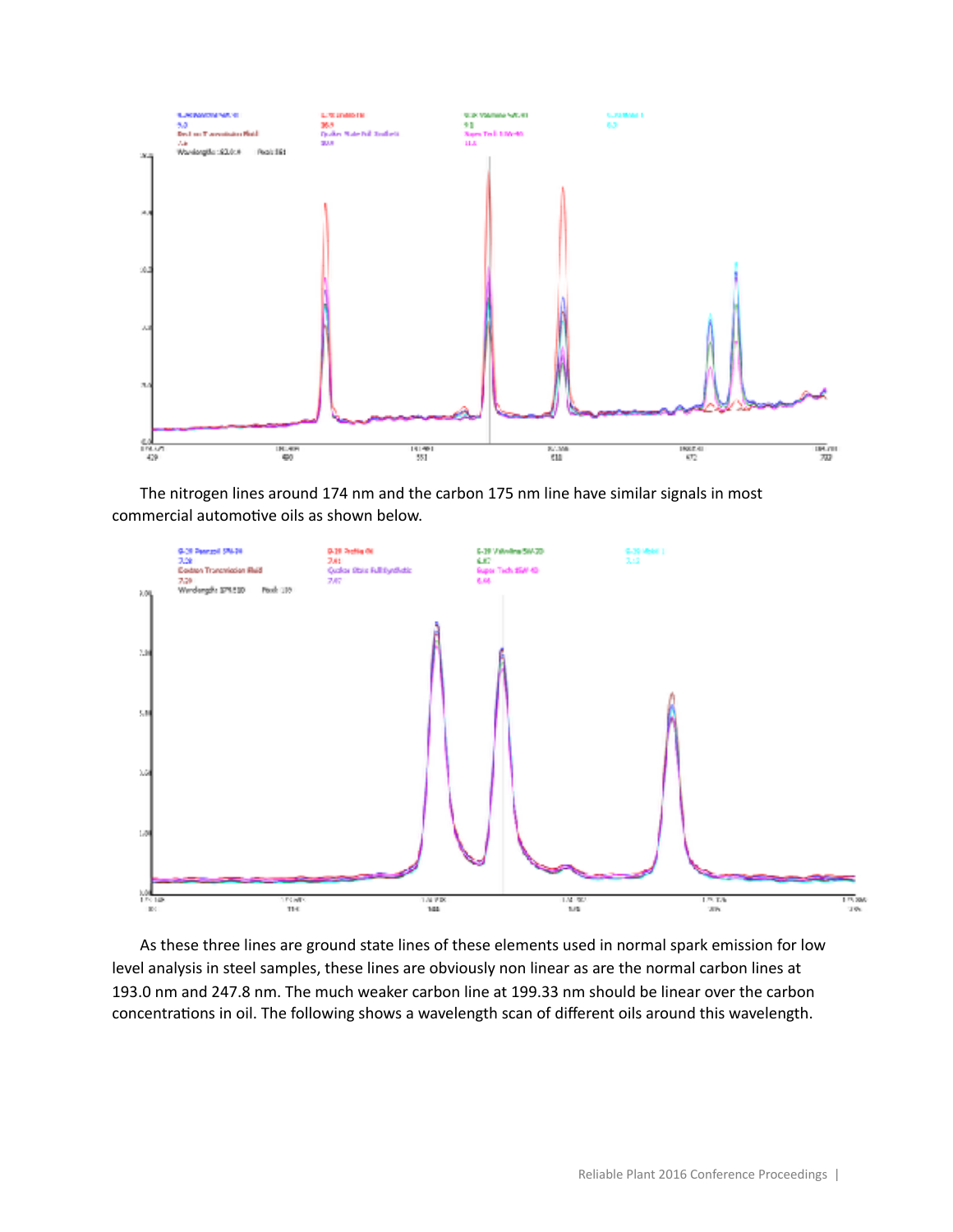

After correction for the change in background emission, there is no great change in signal. This is not surprising as the bare electrodes contributes the majority of the carbon signal and this violates the first rule of an internal standard.

# **What else is in synthetic oil**

| Oil Type          | % C  | % H  | % Other |
|-------------------|------|------|---------|
| Aviation (D19)    | 86.5 | 13.5 | 0.0     |
| Synthetic (Turbo) | 68.0 | 10.0 | 22.0    |
| Fuel (Kerosene)   | 85.0 | 15.0 | 0.0     |

The certification for both Eastman and BP Turbo oil indicates that a phosphate is added to the oil. It is also likely that nitrogen compounds are present. However since the discharge burns in air, it is impossible to ascertain if either nitrogen or oxygen is present because air contains about 80% and 20% of these elements respectively. A scan of the phosphorous lines does, however, indicate that phosphorus is present.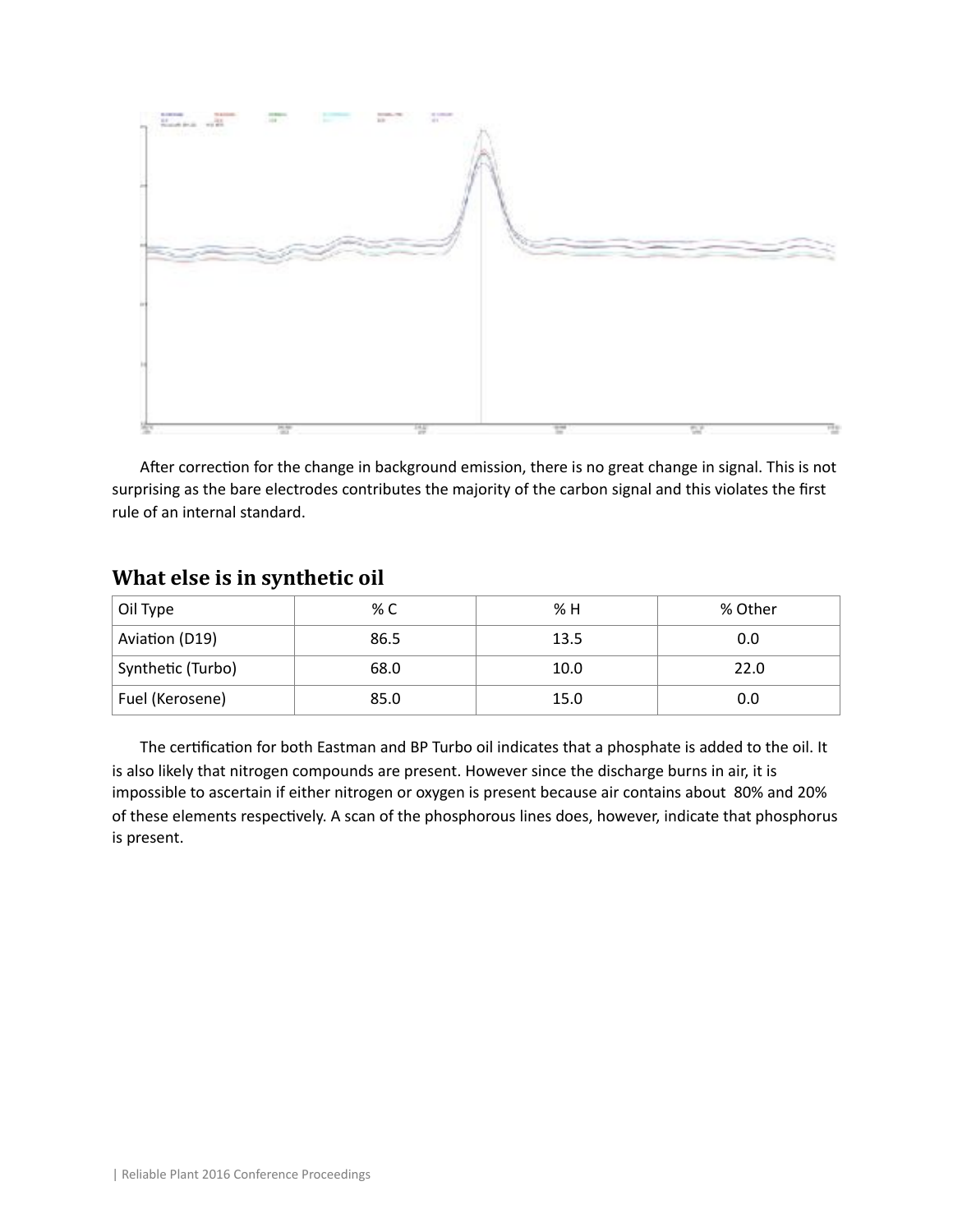

These scans indicate that phosphorus is present in the synthetic oil but not the other oils. The recommended analytical line at 255.33 nm is shown by the cursor while the line at 263.56 nm is clearly more sensitive but will not fit in photomultiplier based spectrometers because of the need to use the B 249.6, Si 251.6 and Fe 259.9 nm lines.

The alternate phosphorous wavelength recommended at 214.9 nm sits on top of a band head and is not a good choice and along with the 213.6 nm have a major interference from copper. It should also be noted that the recommended phosphorous line at 255.33 nm has a major interference from a vanadium doublet centered on 255.3 and located in the normal background correction positions.

A better choice for phosphorus analysis would be the 178.28 nm line but this requires a nitrogen filled spectrometer and purged optical path.

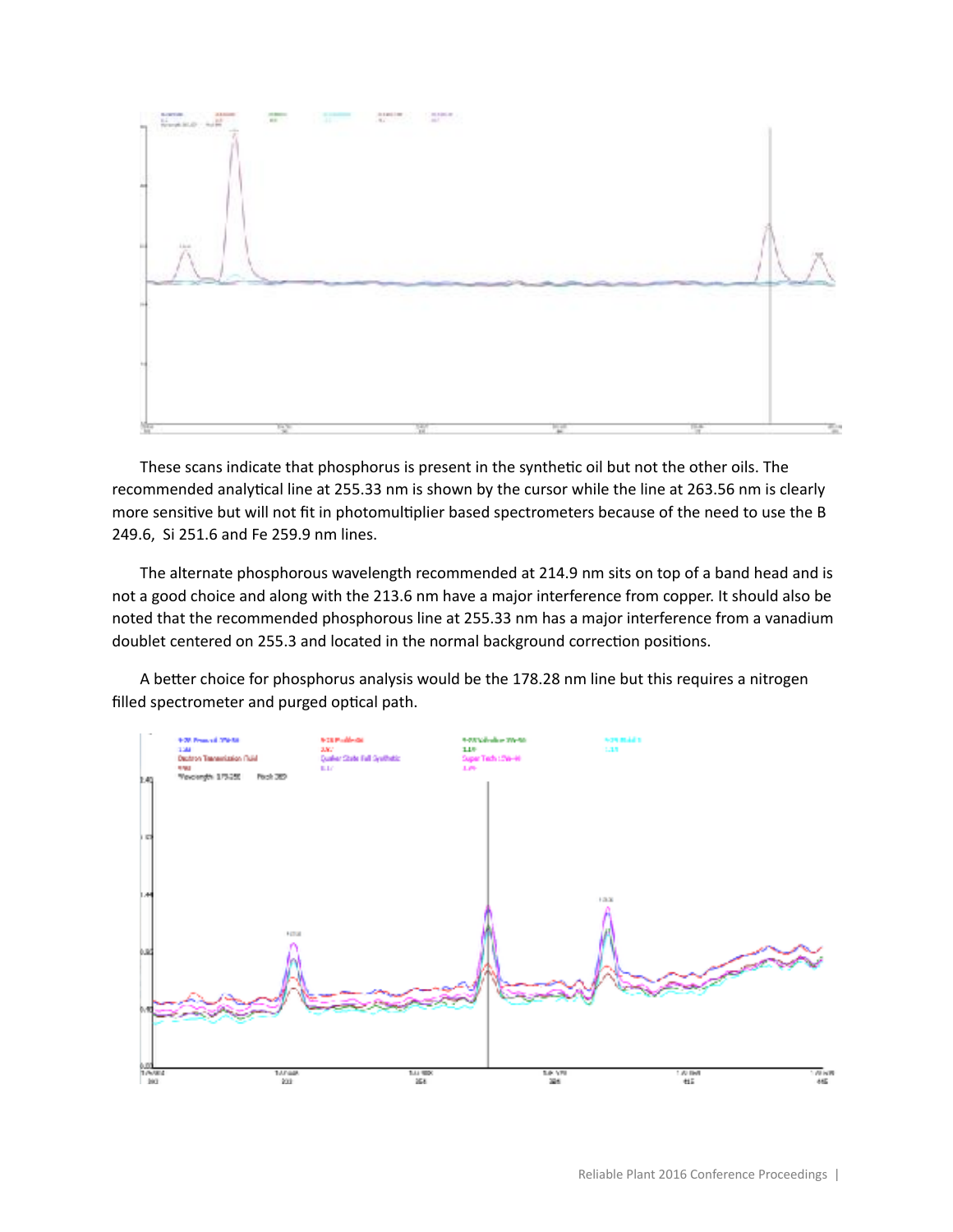#### **Hydrogen as an internal standard**

The most obvious limitation of using hydrogen as an internal standard is the fact that is not linear at these concentrations even in an ICP which has a dynamic range at least two to three orders of magnitude above a rotating disk electrode system and this violates the fifth rule of an internal standard.

Wavelength scans for and water and isopropyl alcohol around the H 486.13 nm line shows that the signals from these compound is vastly lower than that obtained for mineral oil.



This line is located between two stronger CH band heads and also in the region of the weaker end of the green C2 Swan bands. For different oils, there is a distinct change in background but after correction, the intensities at the H line and any of the CH bands in the area correlate well but are clearly different depending upon the type of oil.



With the CCD instrument used in this study, a better hydrogen doublet centered at 625.27 nm was also investigated. The same two scans as shown above for the H 486.31 nm line are shown below.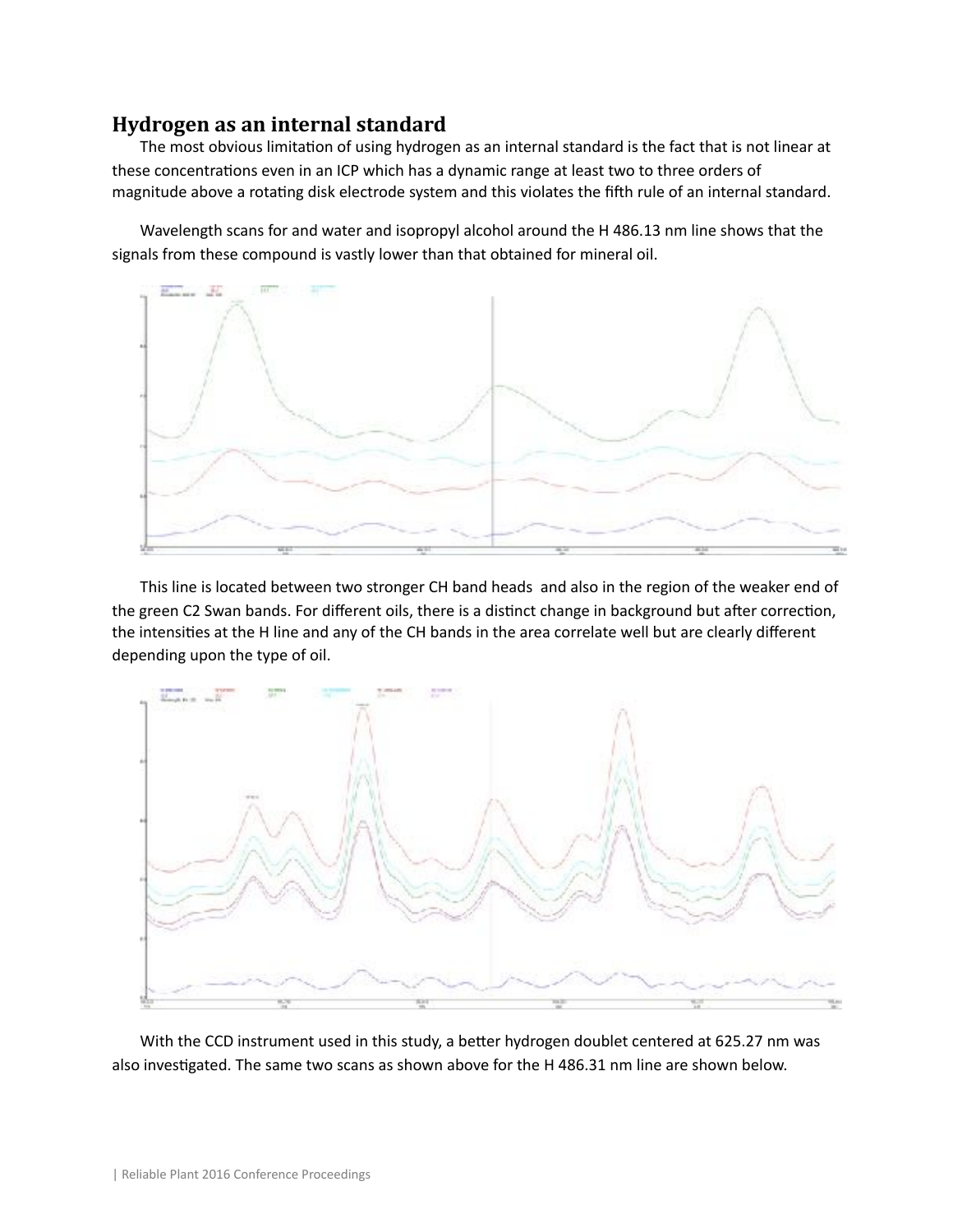

As with the H 486.13 nm line, this unresolved doublet also has different signals based upon the type of oil but with both water and isopropyl alcohol the signals are vastly enhanced.

# **Cyanogen band heads as internal standards**

As with hydrogen, the suggested band head at 387.14 nm is one of the strongest bands of the cyanogen system and extremely unlikely to be linear. The following shows wavelength scans over this area for water, isopropyl alcohol and mineral oil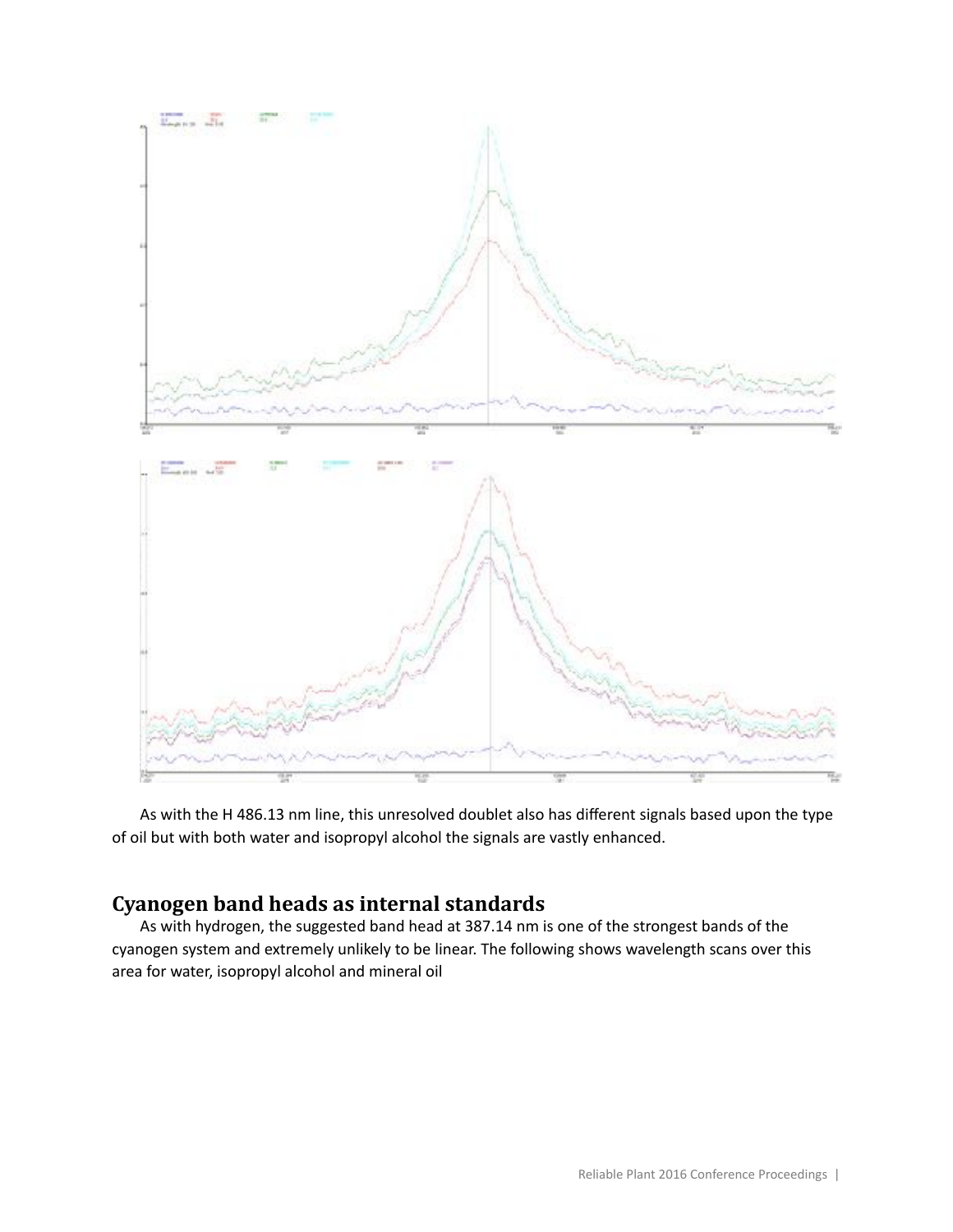

As can be readily seen, the blank electrode generates a very high signal for these bands which decrease when water and isopropyl alcohol are analyzed. Mineral oil does increase the signal but the fact that a large signal is obtained from the blank electrode violates the first rule of an internal standard. A second problem with these bands is that there is no really good region to background correct because of the structure of the band head system. This is particularly true of a photomultiplier based system where the background positions are fixed but is less of a problem with the CCD where any wavelength may be chosen for background correction but this does beg the question of how far away from the analytical wavelength does the background remain valid.

A better choice of cyanogen band head would be the 419.72 nm band head and these scans are shown below.

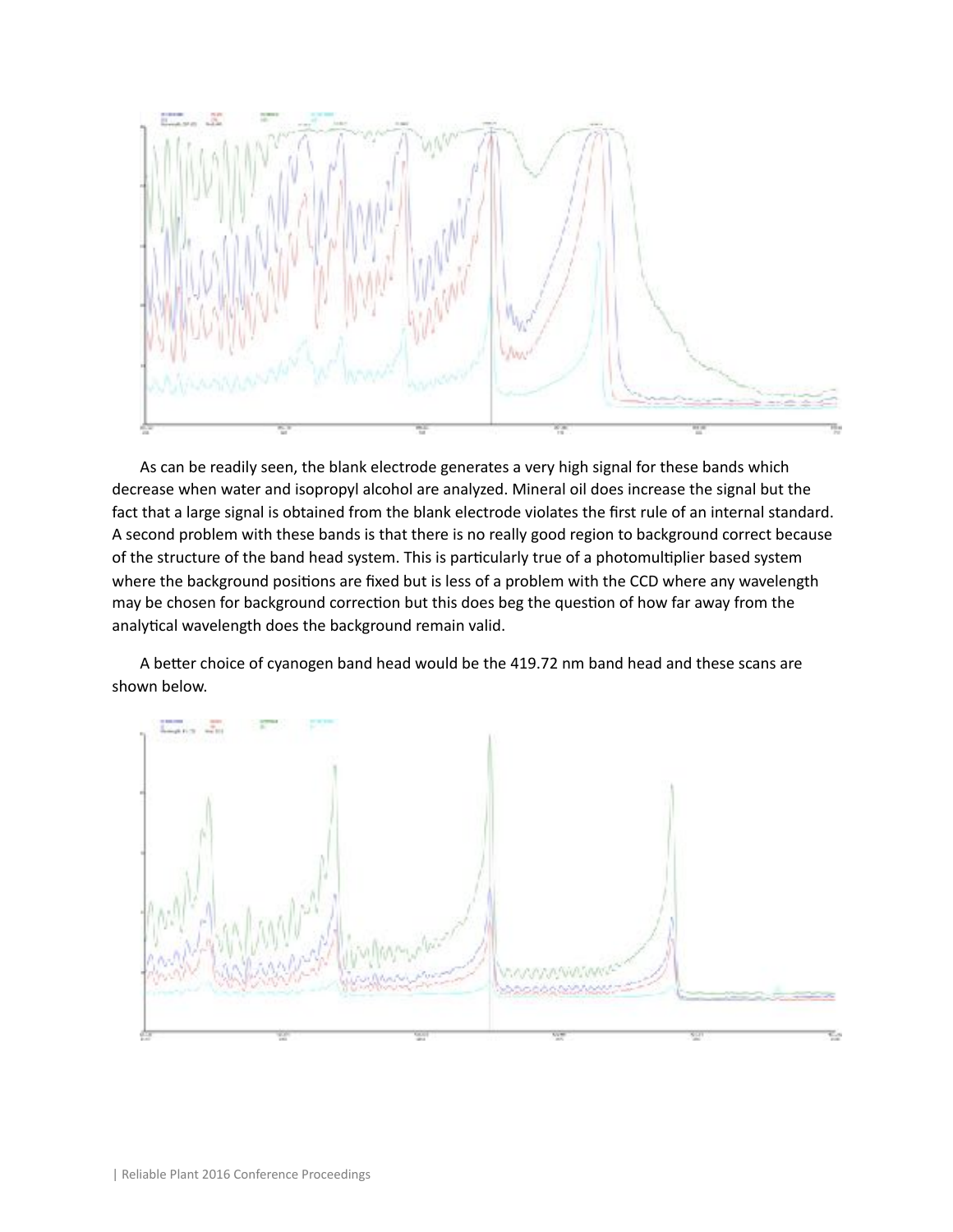

As with the CN 387.14 band head, the signal from the blank electrode is higher than the signal from either water or isopropyl alcohol but less than mineral oil. Each of the different oil types have different signals but again the electrode contributes a significant amount of the signal. The band head at 421.60 nm would offer a better choice for background correction but unfortunately, the strontium line at 415.55 nm produces a spectral interference on this band and violates rule 4 of an internal standard. Strontium is normally present in the additive standards as an impurity in the other alkali metals (Ba, Ca and Mg)

#### **Oxygen Spectra in Oils**

The oxygen triplet centered on 777.54 nm is distinctly visible in the rotating disk electrode system.



With blank electrodes, a strong oxygen spectrum is detected and this only decreases slightly when water is analyzed. With oils and isopropyl alcohol, this spectrum is suppressed but distinctive of each oil type.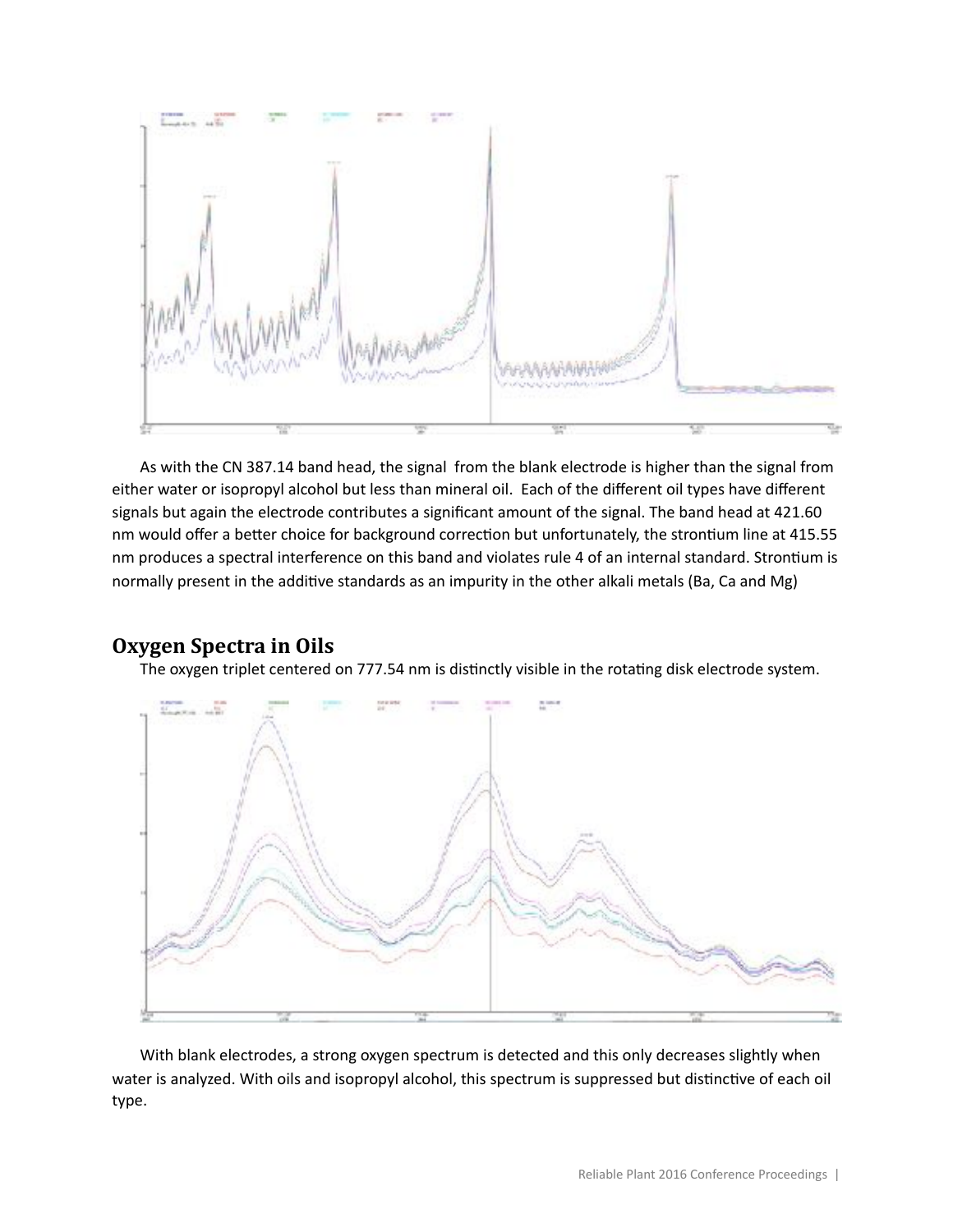# **Why match spectroscopic properties of internal standard and analytical lines**

The Einstein-Boltzman equation defines the relationship between the particle density  $(N)$  of a species and the intensity (I) at the analytical wavelength:

$$
I = N * h * c * g_k * A_{ki} * exp(-E_k / k_B / T) / \lambda / U
$$

where  $g_k$  is the statistical weighting factor or the upper state of the transition, A<sub>k i</sub> is the transition probability of the line at wavelength  $\lambda$ , E<sub>k</sub> is the energy of the upper state, T is the temperature, U is the partition function. H is Planck's constant, c is the speed of light and  $k_B$  is Boltzmann's constant. For any given line this reduces to:

#### $I = N$  \* constant \* exp(-E<sub>k</sub> / k<sub>B</sub> /T) / U

The following table shows the energy in electron volts of some common analytical lines:

| Wavelength & Line           | Lower Level | <b>Upper Level</b> |
|-----------------------------|-------------|--------------------|
| 486.312 H<br>$\blacksquare$ | 10.20       | 12.75              |
| 656.280 H<br>$\blacksquare$ | 10.20       | 12.09              |
| 182.034 S<br>- 1            | 0.00        | 6.86               |
| 213.857 Zn II               | 0.00        | 5.80               |
| 280.070 Mg II               | 0.00        | 4.42               |
| 327.395 Cu I                | 0.00        | 3.79               |
| 425.433 Cr                  | 0.00        | 2.91               |
| 589.589 Na I                | 0.00        | 2.10               |
| 766.491 K                   | 0.00        | 1.62               |

All of the analytical lines are transitions from the ground state while both hydrogen lines are transitions between higher energy levels. The Mg line at 280.270 is an ionic line which does require an additional 7.65 to ionize from the atomic ground state. From the energy levels of these transitions it is apparent that hydrogen is not an optimal choice for internal standard as changes in the temperature would affect the exponential component of the equation to a greater extent than the analytical wavelengths.

The partition function is also a function of temperature and is computed by summing the product of the exponential function for each energy level in the species and the statistical weighting factor of each level. This is an extremely laborious process but fortunately empirical equations are available in *The observation and analysis of stellar photospheres* written by David F, Gray and published in 1992 by Cambridge University Press in New York. A summary of these partition functions over the temperature ranges of normal DC and AC arcs is shown below.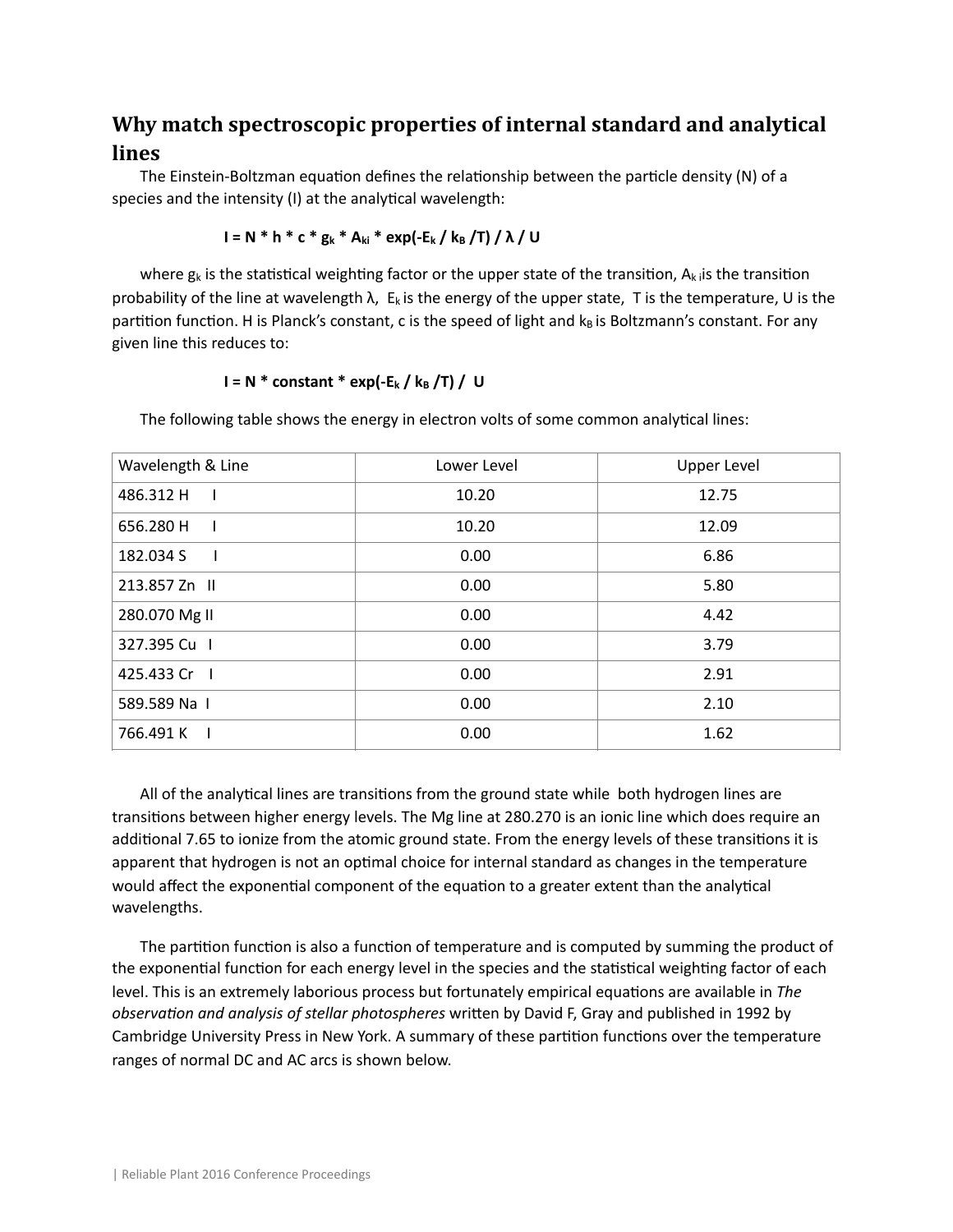| Element          | 4000 K | 4500 K | 5000 K | 5500 K |
|------------------|--------|--------|--------|--------|
| н                | 2.00   | 2.00   | 2.00   | 2.00   |
| S                | 8.66   | 8.81   | 8.95   | 9.09   |
| $Zn$             | 1.00   | 1.00   | 1.00   | 1.00   |
| Mg <sub>II</sub> | 2.01   | 2.01   | 2.01   | 2.01   |
| $Cu$ $I$         | 2.15   | 2.23   | 2.33   | 2.44   |
| $Cr$             | 8.70   | 9.50   | 10.47  | 11.62  |
| Na I             | 2.01   | 2.01   | 2.04   | 2.08   |
| К                | 2.06   | 2.11   | 2.20   | 2.32   |

As the temperature increases, the partition function generally increases but as the partition function is the divisor in the Einstein-Boltzmann equation, it counteracts the direct temperature effect that predicts higher temperatures should give higher signals. Hydrogen is a unique element in that it has only one electron so does not have an ion and its partition function cannot change with temperature. In practice, as the partition function generally negates the effect of temperature change, there is only about a 1% error from the combination of these two factors.

A more important factor at work with temperature change in a plasma system was derived by Saha in 1925 which relates the particle densities of the atom  $(0)$ , ions  $(+)$  and electrons (e) in a system to the temperature and Boltzmann distribution.

 $N_{+}$  \*  $N_{e}$  \*  $N_{0}$  = 2 \*  $g_{+}$  \*  $exp(-E_{+}/k_{B}/T)/g_{0}/\Lambda^{3}$ 

#### $\Lambda = (h^2 / 2 / \Pi / m_e / k_B / T)^{1/2}$

where  $m_e$  is the mass of the electron and  $E_+$  is the ionization potential of the atom. This equation predicts that as the temperature increases, the ratio of ions to atoms increases so that ionic lines become more intense and atomic lines less intense. This is why homologous pairs were originally used for spectroscopic analysis. As the hydrogen internal standard line is an atom and not easily ionized, the Saha equation predicts that an increase in temperature would enhance the ratio of the intensity and hence concentration of ionic lines such as Fe, Mg, Mo, Ti and V. In the pulsed arc source, the majority of the electron density is provided by the oil matrix as well any entrained air within the discharge so the main driving force in changing the ion to atom ratio is the temperature.

#### **Cobalt as an internal standard**

Theoretically using cobalt as an added internal standard should allow the use of homologous pairs. The original Co line at 304.40 nm used in the 1968 method has severe spectral interferences when used with the current concentration range requirements as shown below.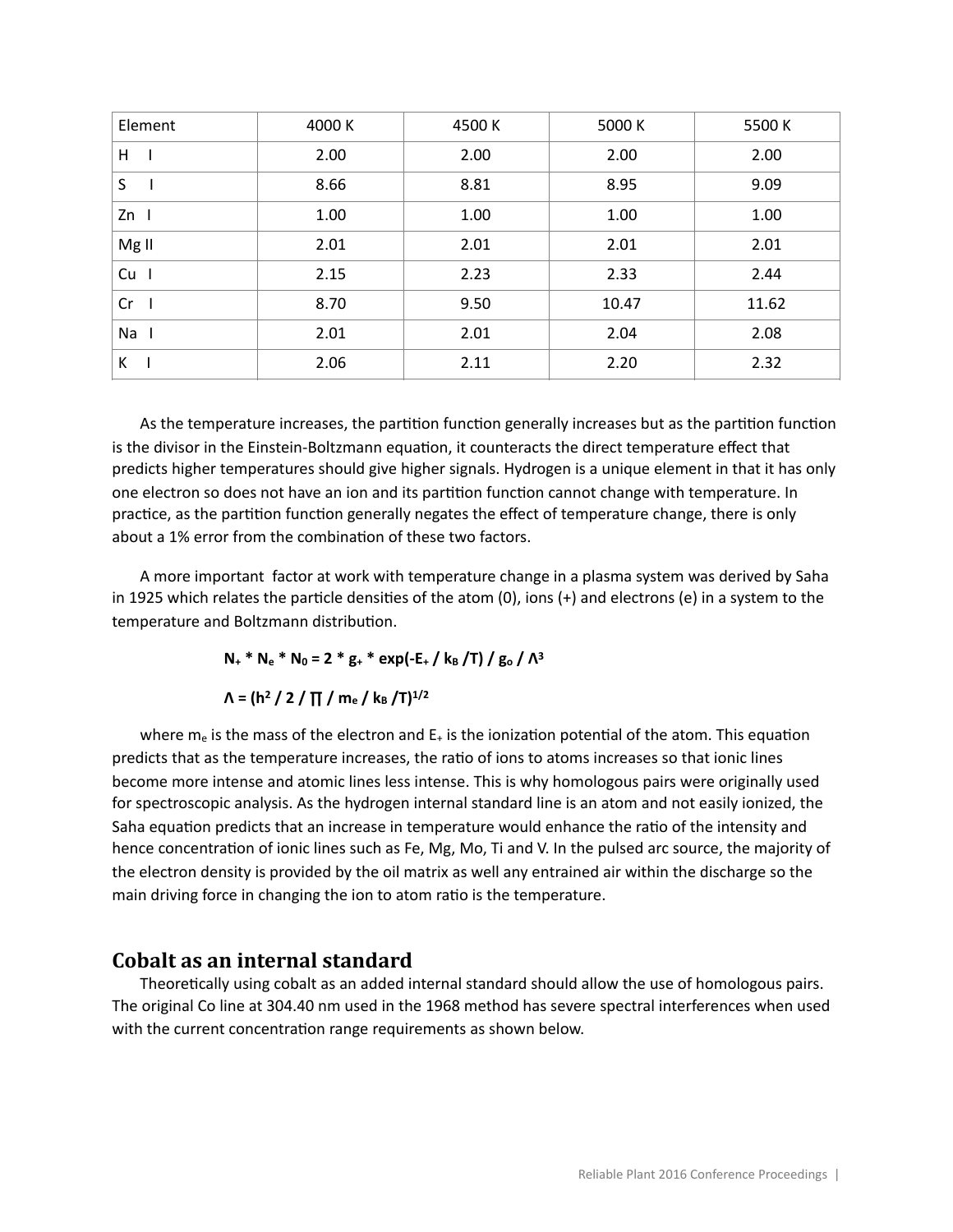

The internal standard line is surrounded by lines of V and Mo which make the wavelength unusable. The normal analytical cobalt line at 345.35 nm is cleaner but still has an interference from Al 345.27 which makes it unusable.



Finally the Co 228.61 nm line may be useable if a higher spiking level than the 50 ppm shown in the scan below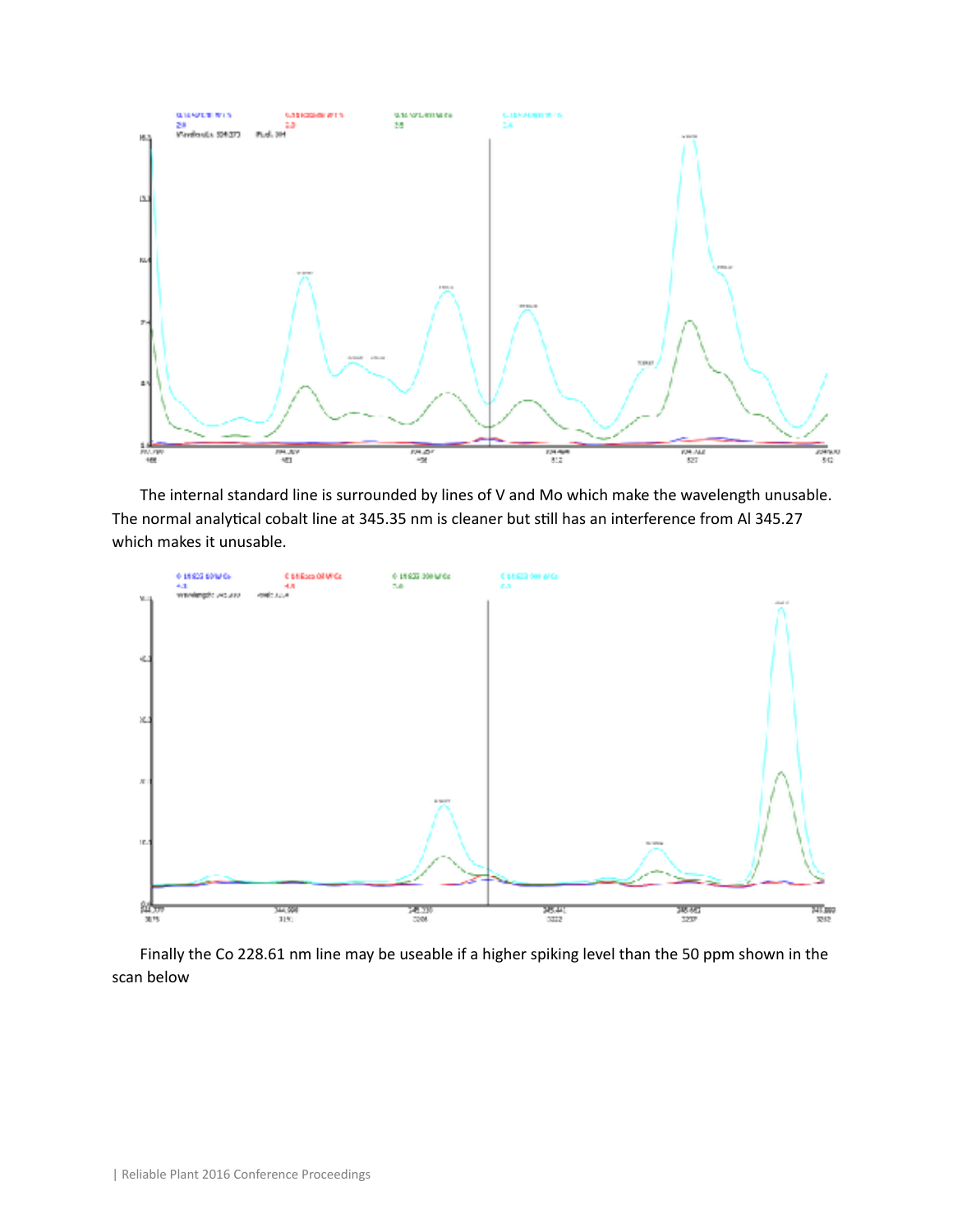

Although the Sn 228.67 nm line blocks the high wavelength side of the line for background correction, the lower wavelength side of the line is clean.

## **Effect of oil viscosity**

The viscosity of an oil has a pronounced effect on the amount of sample consumed during the analysis as shown by the following pictures of the sample boat containing turbo oil (left) and kerosene (right).



As the viscosity of the oil decreases, the amount of sample consumed increased which increases the particle densities of the elements in the discharge and directly resulting in higher analytical signals. As the amount of sample in the discharge has increased, however, more energy is taken from the discharge to atomize the matrix resulting in less energy available to excite the elements which reduces the signal based upon temperature but this is offset by the lower partition function which increases the signal. Also as the ratio of atoms to ions has changed, the effect is predicted to be different for every element.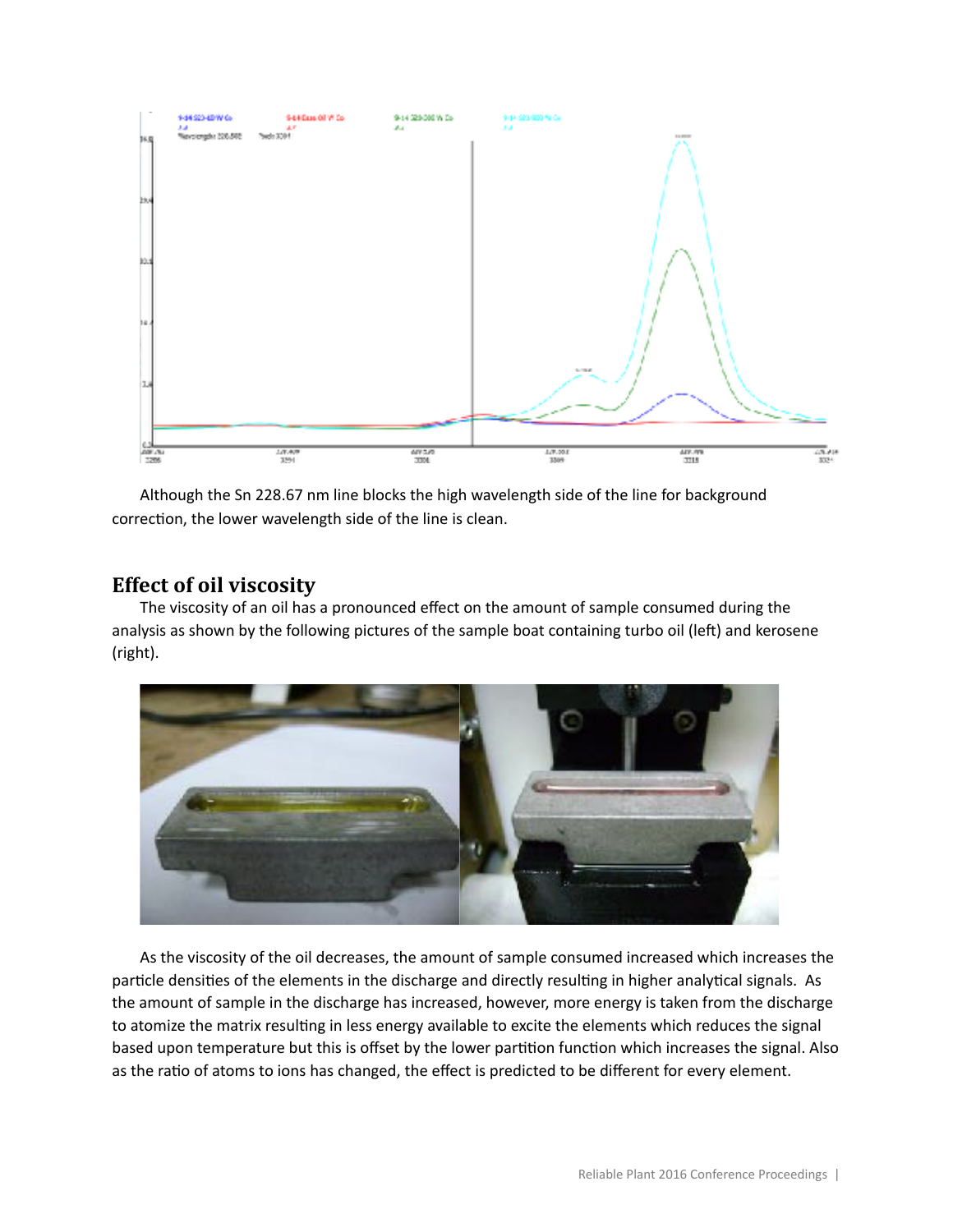# **Analytical signals with different oils**

The following table shows the analytical signals obtained from different oil types where the signal from mineral oil has been normalized to 100%.

| Sample        | $C$ 199.3 nm | CN 419.7 nm | H 486.1 nm | CH 485.8 nm | H 656.3 nm |
|---------------|--------------|-------------|------------|-------------|------------|
| Mineral Oil   | 100          | 100         | 100        | 100         | 100        |
| Kerosene      | 88           | 104         | 110        | 123         | 104        |
| Eastman Turbo | 83           | 93          | 80         | 77          | 76         |
| BP Turbo      | 86           | 92          | 80         | 77          | 76         |
| Transmission  | 94           | 97          | 90         | 108         | 87         |
| Electrode     | 69           | 42          | 0          | 8           | 2          |

# **Accuracy and precision for sulfur at 182.03 nm**

The following table summarizes the results obtained for an accuracy and precision check for sulfur over the normal analytical working range.

| S concentration in ppm | H internal standard | No internal standard |
|------------------------|---------------------|----------------------|
| 0                      | $8 + 10$            | $-9 \pm 11$          |
| 100                    | $111 \pm 17$        | $99 \pm 19$          |
| 500                    | $489 \pm 40$        | $480 \pm 27$         |
| 700                    | $684 \pm 29$        | $697 \pm 20$         |
| 1000                   | $990 \pm 16$        | $1009 \pm 9$         |
| 5000                   | $5033 \pm 221$      | $4984 \pm 188$       |
| 10000                  | $10008 \pm 45$      | $9863 \pm 165$       |
| 20000                  | $19879 \pm 557$     | 19378 ± 1141         |
| 50000                  | $50689 \pm 2646$    | $50216 \pm 1245$     |

There is no significant difference between using hydrogen as an internal standard or not using an internal standard when

# **Using D19 calibration curves to analyze other oil samples**

The following table summarizes the repeated analysis of turbo oil at the 30 ppm level over a period of one week.

| Element | H internal standard | CH internal standard | No internal standard |
|---------|---------------------|----------------------|----------------------|
| Ag      | 38.7                | 42.5                 |                      |
| Al      | 43.9                | 48.1                 | 37.8                 |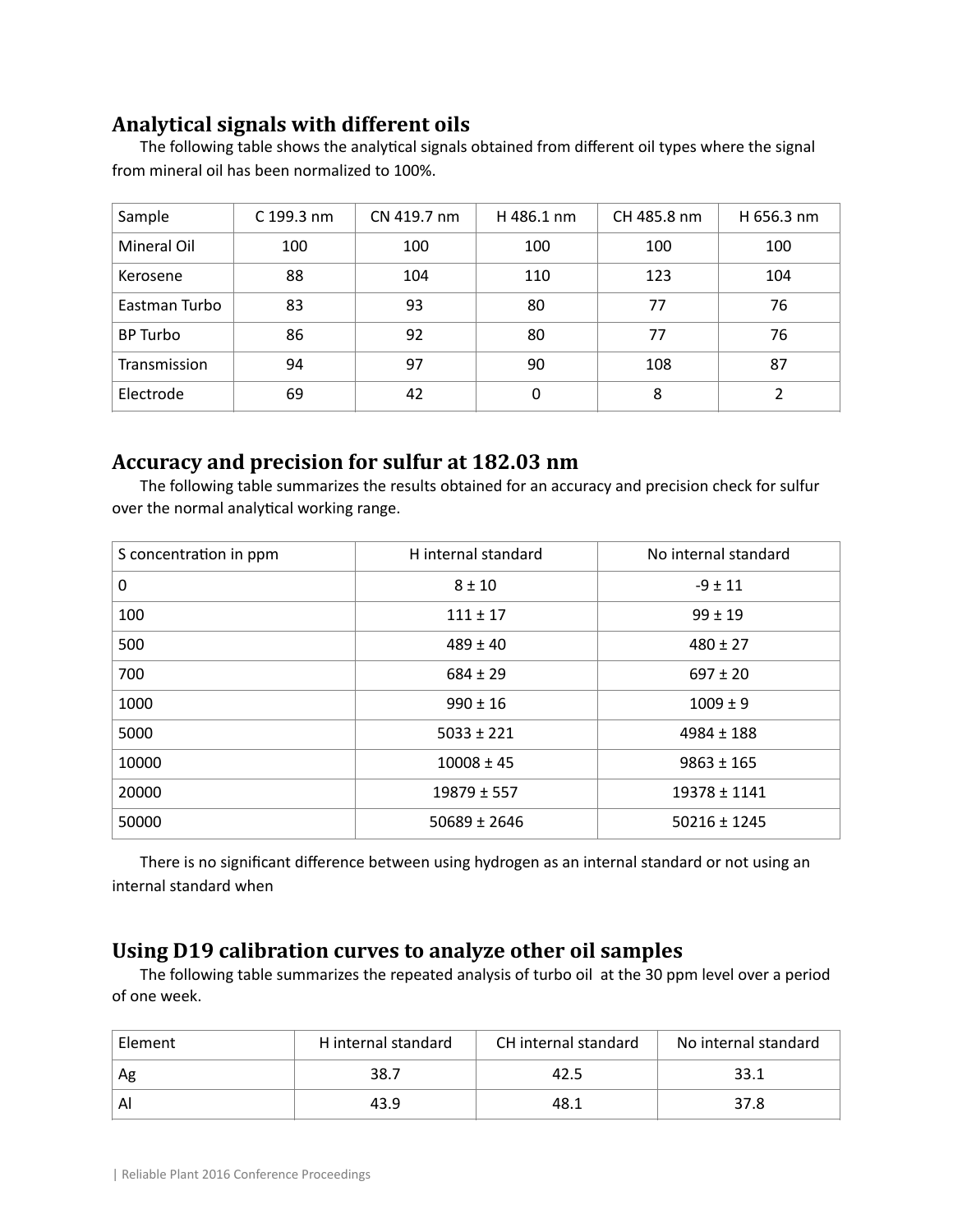| $\sf B$ | 52.6   | 57.2     | 44.9 |
|---------|--------|----------|------|
| Cr      | 40.8   | 44.6     | 34.8 |
| Cu      | 40.1   | 43.7     | 34.3 |
| Fe      | 48.7   | 53.5     | 41.6 |
| Mg      | 51.5   | 56.5     | 44.0 |
| Mn      | 50.9   | 55.4     | 43.4 |
| Na      | 40.3   | 42.5     | 33.4 |
| Ni      | 43.4   | 46.5     | 37.6 |
| Pb      | 48.8   | 52.5     | 42.1 |
| Si      | 49.5   | 53.8     | 42.3 |
| Sn      | 49.5   | 55.5     | 38.1 |
| Ti      | 49.4   | 51.6     | 42.1 |
| $\vee$  | $50.1$ | 54.6     | 42.8 |
| Zn      | 46.9   | $51.1\,$ | 40.1 |

Form the above table, it is apparent that synthetic or turbo oil CANNOT be accurately analyzed using calibration curves generated using aviation or D19 oil. Indeed as the hydrogen content of these oils are different, the error is exacerbated if any hydrogen species are used as the internal standard. Although the ASTM procedure makes no mention of the validity of this approach, the requirement for the JOAP correlation program based upon the ASTM method does require this. The one saving grace of this is that as the procedure causes wear metal levels to read higher than they really are, it is ob1viously safer to react to a false positive and service the engine sooner than required by the engine manufacturer's specification.

If no internal standard is used, Turbo oil typically reads about 10-15% high. With hydrogen or CH as an internal standard, this error becomes 12-18% and 14-19% respectively. The signal increase is caused primarily because of the higher sample uptake rate and the shift between atom an ion lines is caused by an increase in

When no internal standard is used there appears to be cluster of results around 42 ppm and another around 34 ppm. The majority of the lines in the high concentration cluster are ionic analytical lines however some such as B, Pb and Si are related to changes in background structure between the two oil types. The lower cluster of lines is all atomic analytical lines. Al, Ni and Zn while being atomic analytical lies lie is areas of significant background structure which different between D19 and Turbo Oil. In addition to the phosphorus as phosphate detected in the Turbo oil, there is clearly oxygen in the sample and probably nitrogen. As most of the lines that fall outside of the normal atom and ion grouping are in areas where there are known bands of both oxygen and nitrogen species.

Although kerosene is normally analyzed using a different set of source operating parameters, kerosene was also tested using the same D19 calibration curves as used for the above analysis as it has become the practice to calibrate on mineral oil when analyzing fuel oils. The following table summarizes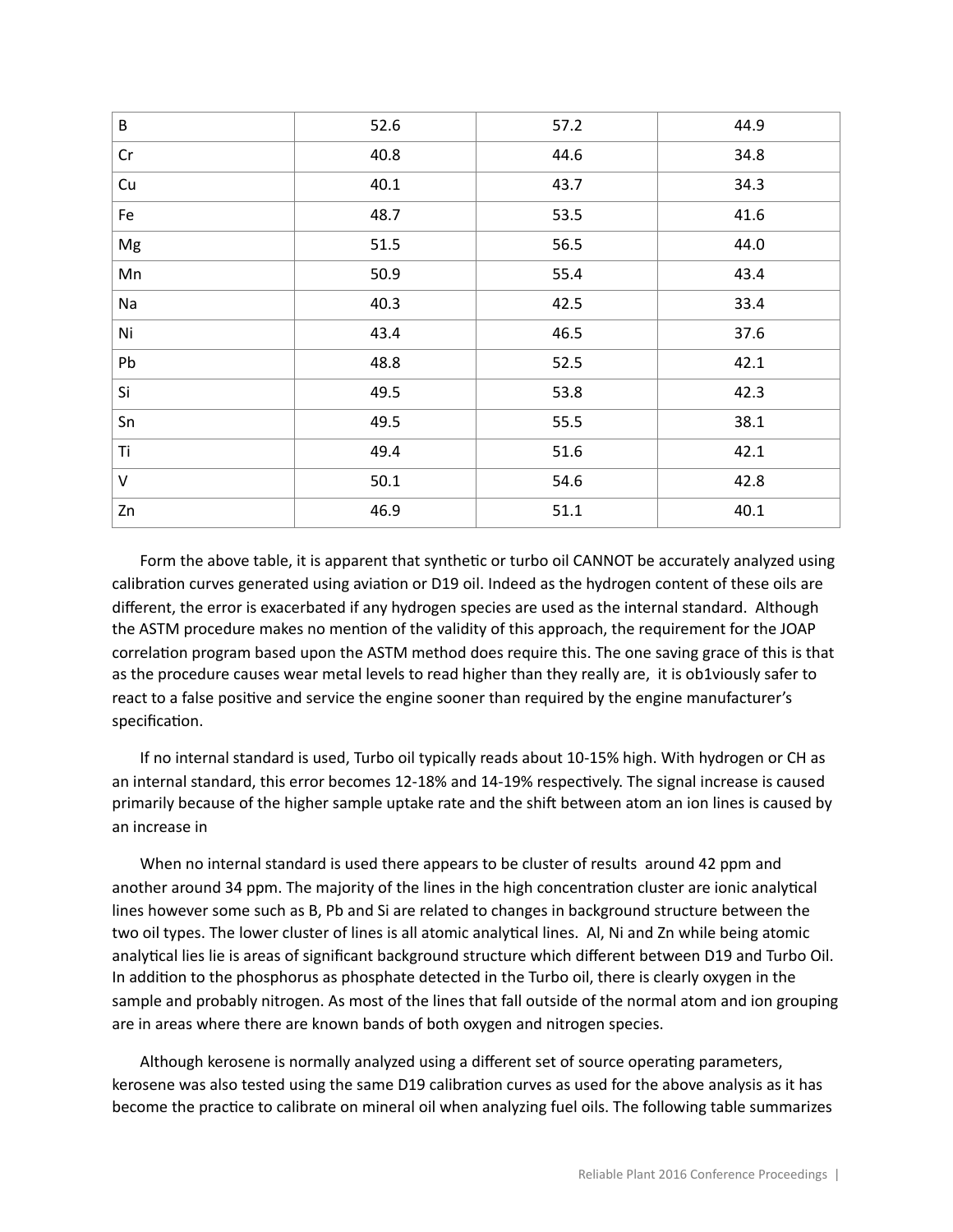the repeated analysis of kerosene at the 30 ppm level over a period of one week. The kerosene standards were prepared on a daily basis as it has been reported that these standards are not stable for more than few hours. However, at the end of the study, the sample prepared on day one and stored in a closed desk draw for the duration of the study showed no significant degradation.

| Element | H internal standard | CH internal standard | No internal standard |
|---------|---------------------|----------------------|----------------------|
| Ag      | 25.2                | 25.9                 | 27.1                 |
| Al      | 28.1                | 28.8                 | 30.5                 |
| B       | 30.6                | 31.2                 | 33.0                 |
| Cr      | 27.7                | 28.2                 | 29.9                 |
| Cu      | 29.1                | 29.7                 | 31.4                 |
| Fe      | 24.7                | 26.7                 | 26.7                 |
| Mg      | 23.1                | 23.5                 | 24.9                 |
| Mn      | 27.4                | 27.7                 | 29.0                 |
| Na      | 27.7                | 27.4                 | 29.0                 |
| Ni      | 26.0                | 26.4                 | 27.7                 |
| Pb      | 27.8                | 28.3                 | 29.6                 |
| Si      | 31.3                | 31.9                 | 33.8                 |
| Sn      | 22.8                | 23.3                 | 26.5                 |
| Ti      | 25.2                | 25.7                 | 27.3                 |
| $\vee$  | 30.1                | 30.7                 | 32.5                 |
| Zn      | 27.9                | 28.4                 | 30.0                 |

It is remarkable that the results of analyzing kerosene using D19 calibration oils are so close to the known concentration given that much more kerosene sample is consumed compared to D19 oils.

Generally the ionic analytical lines read lower than the ionic lines indicating that the ratio of atom to ion is higher in kerosene than D19 probably caused by an increase in electron density from the kerosene matrix as well as lower excitation temperature.

If a hydrogen based internal standard is used, the analytical results are only slightly lower than those obtained with no internal standard and the error is reasonably close to that expected from the difference in hydrogen concentration of kerosene compared to D19.

# **Analysis of Turbo oil using Turbo Oil calibration curves**

If the data collected using the D19 curves is reprocessed using calibration curves established for Turbo oil, the correct answer is obtained for a 30 ppm standard regardless of the internal standard.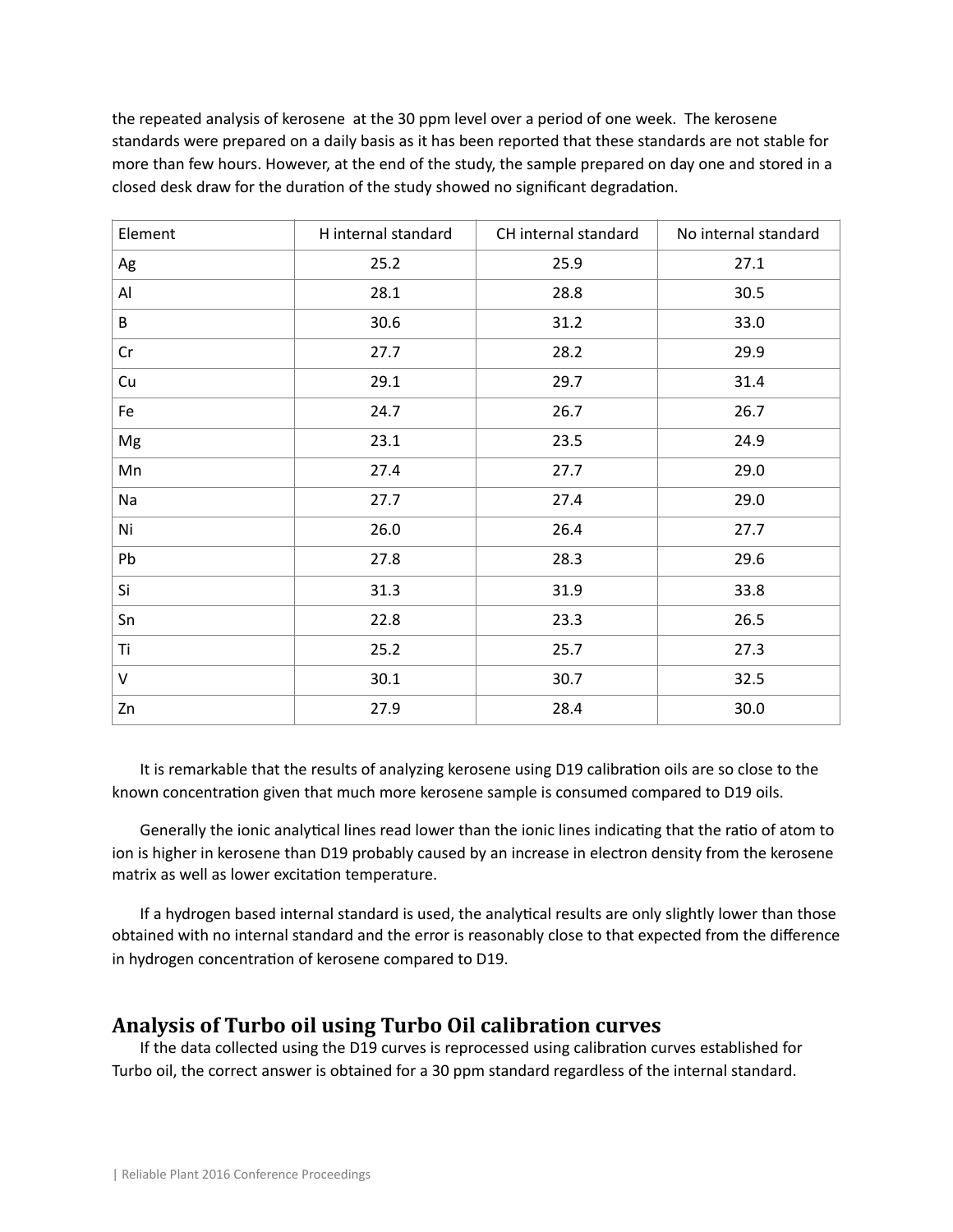| Element   | H internal standard | CH internal standard | No internal standard |
|-----------|---------------------|----------------------|----------------------|
| Ag        | $29.2 \pm 0.4$      | $29.6 \pm 0.7$       | $30.7 \pm 0.5$       |
| Al        | $30.2 \pm 0.8$      | $29.4 \pm 0.9$       | $30.7 \pm 0.6$       |
| B         | $30.2 \pm 1.2$      | $30.6 \pm 1.5$       | $30.5 \pm 1.2$       |
| Cr        | $30.2 \pm 0.8$      | $29.7 \pm 0.9$       | $29.7 \pm 0.7$       |
| Cu        | $29.5 \pm 0.8$      | $29.1 \pm 0.8$       | $29.8 \pm 0.8$       |
| Fe        | $28.9 \pm 1.1$      | $28.7 \pm 1.4$       | $29.2 \pm 0.8$       |
| Mg        | $30.0 \pm 0.9$      | $29.3 \pm 1.0$       | $30.5 \pm 0.5$       |
| Mn        | $29.5 \pm 0.9$      | $29.2 \pm 0.3$       | $30.0 \pm 0.6$       |
| <b>Na</b> | $28.7 \pm 0.9$      | $28.3 \pm 0.5$       | $29.0 \pm 0.5$       |
| Ni        | $29.3 \pm 1.1$      | $29.1 \pm 0.4$       | $30.5 \pm 0.5$       |
| Pb        | $29.2 \pm 0.8$      | $28.6 \pm 1.9$       | $29.3 \pm 0.9$       |
| Si        | $30.9 \pm 1.3$      | $29.3 \pm 0.8$       | $30.2 \pm 0.6$       |
| Sn        | $29.0 \pm 1.3$      | $29.2 \pm 0.9$       | $29.4 \pm 0.7$       |
| Τi        | $29.7 \pm 1.3$      | $29.8 \pm 0.7$       | $30.4 \pm 0.8$       |
| $\vee$    | $29.2 \pm 0.9$      | $29.8 \pm 0.8$       | $29.5 \pm 0.8$       |
| Zn        | $29.1 \pm 1.2$      | $30.7 \pm 0.8$       | $30.5 \pm 0.6$       |

There is no significant difference in either accuracy or precision by the use of hydrogen or CH as internal standard or not using an internal standard.

#### **Conclusions**

.For accurate analysis of oil samples, the instrument MUST be calibrated using standards prepared in the same matrix as the oil type to be analyzed or falling that an oil of similar viscosity and chemical composition. This is not surprising as it the basis of all optical emission spectroscopy used for the analysis of metals using spark excitation such as steels, brass and alloys of magnesium and zinc using ASTM procedures. Optical emission spectroscopy using an ICP also uses a similar matrix usually dilute acid or organic solvent.

If the decision to service an engine is based purely upon the specification limit provided by a manufacturer, matrix matching is a requirement. It may be possible to determine correction factors for different oil types and such studies have been performed but at present no such table exists in the public domain.

If the purpose of the analysis is to provide a trend and engine service is triggered by a sharp rise in a wear metal, then a global calibration for all oils may be used for screening purposes provided that it is clearly recognized that the results are not accurate but are more of a semi-quantitative nature.